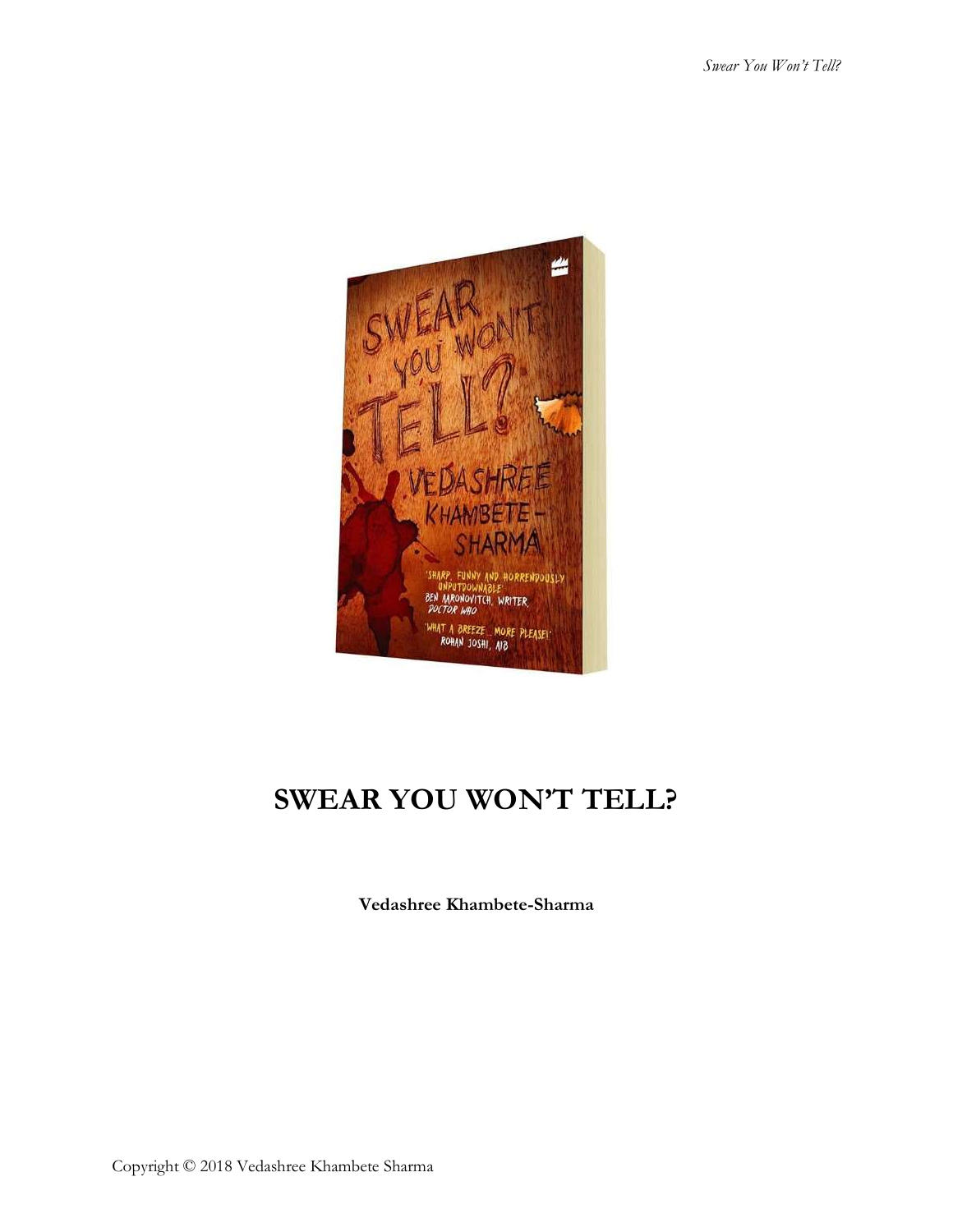**To Arjun and Irawati without whom this book and this life would've been infinitely less interesting.**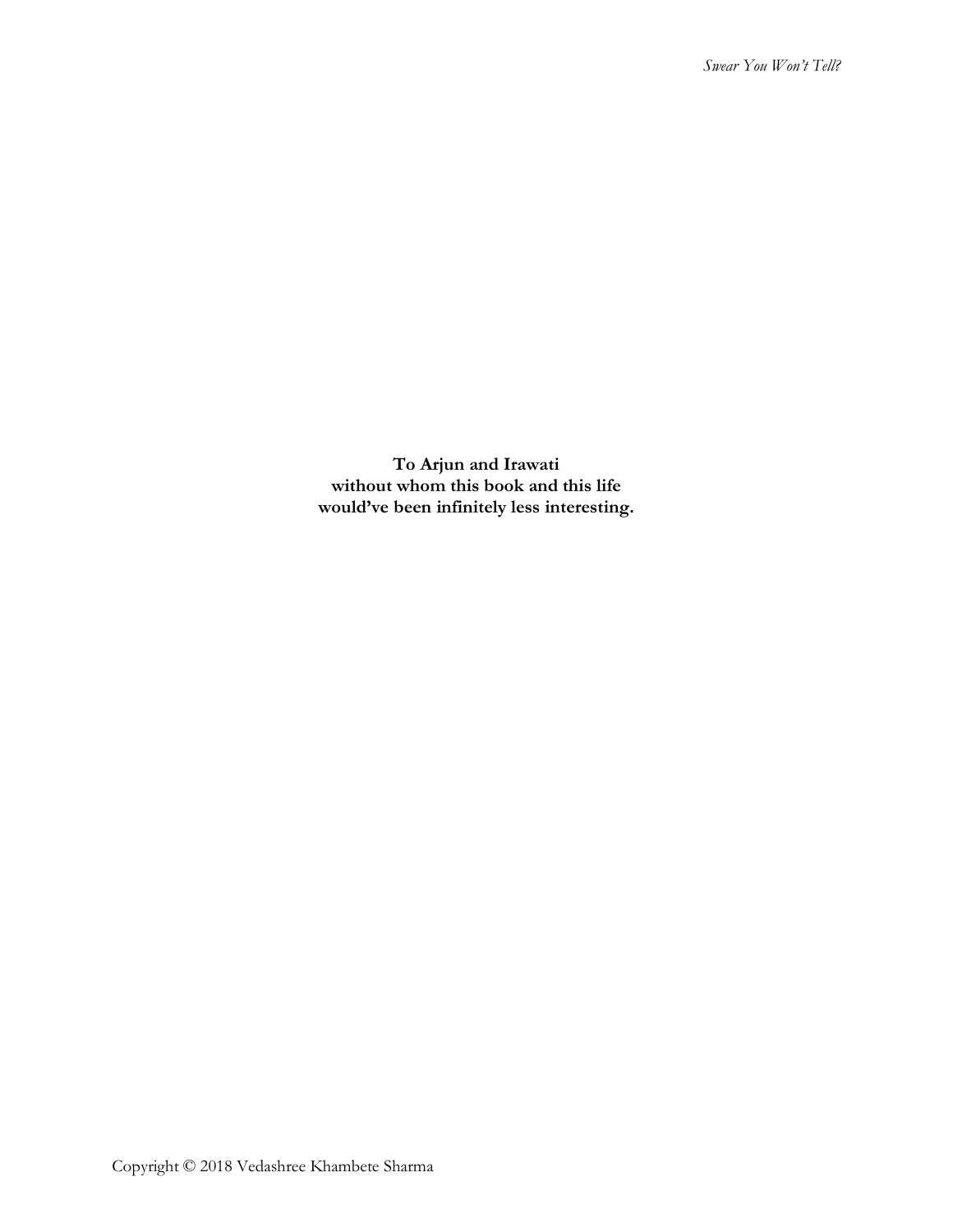Oranges and lemons sold for a penny All the schoolgirls are so many The grass is green and the rose is red Remember me when I am dead.

• English nursery rhyme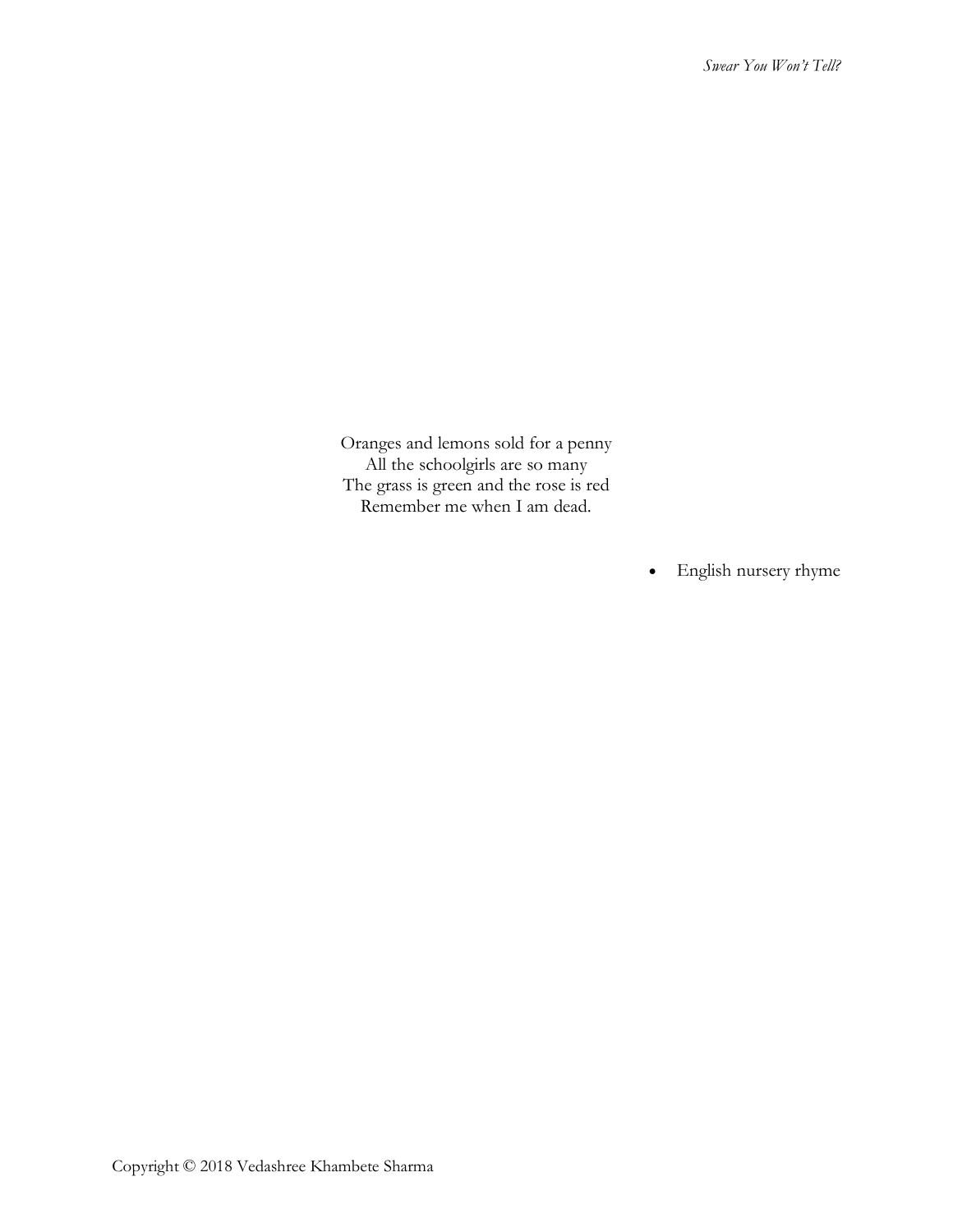# **PROLOGUE**

The corridor outside the morgue smelled of phenyl. A sharp acrid smell that left even those who had never smelled it before, feeling distinctly uncomfortable without quite knowing why.

The body in the corridor smelled of Mahim Creek in all its fetid glory. Someone had thrown a dirty cloth over it, but a quick look beneath revealed that the corpse wasn't very old. Early thirties, if you were the type to play guessing games with dead bodies. So, not old, but in another sense, yes, definitely old. The sea and its children had had some time to do their work on it. So much so that you could barely make out whether a man or a woman lay beneath the sodden scraps of yellow jersey and blue denim. But pull them apart slightly and you could tell the saltwater-bleached corpse was female.

The harsh fluorescent light fell on a bloated hand protruding from under the cloth that mercifully covered the rest of the body. Rigor mortis had set in and the fingers were stiff. The fingernails still showed traces of pink nail polish. A fly had settled on the index finger, drawn by the smell of decay. Ward boys and nurses passed by, muttering to themselves. That was understandable.

The corpse reeked. It was gruesome. It was unbearable.

It was *perfect*.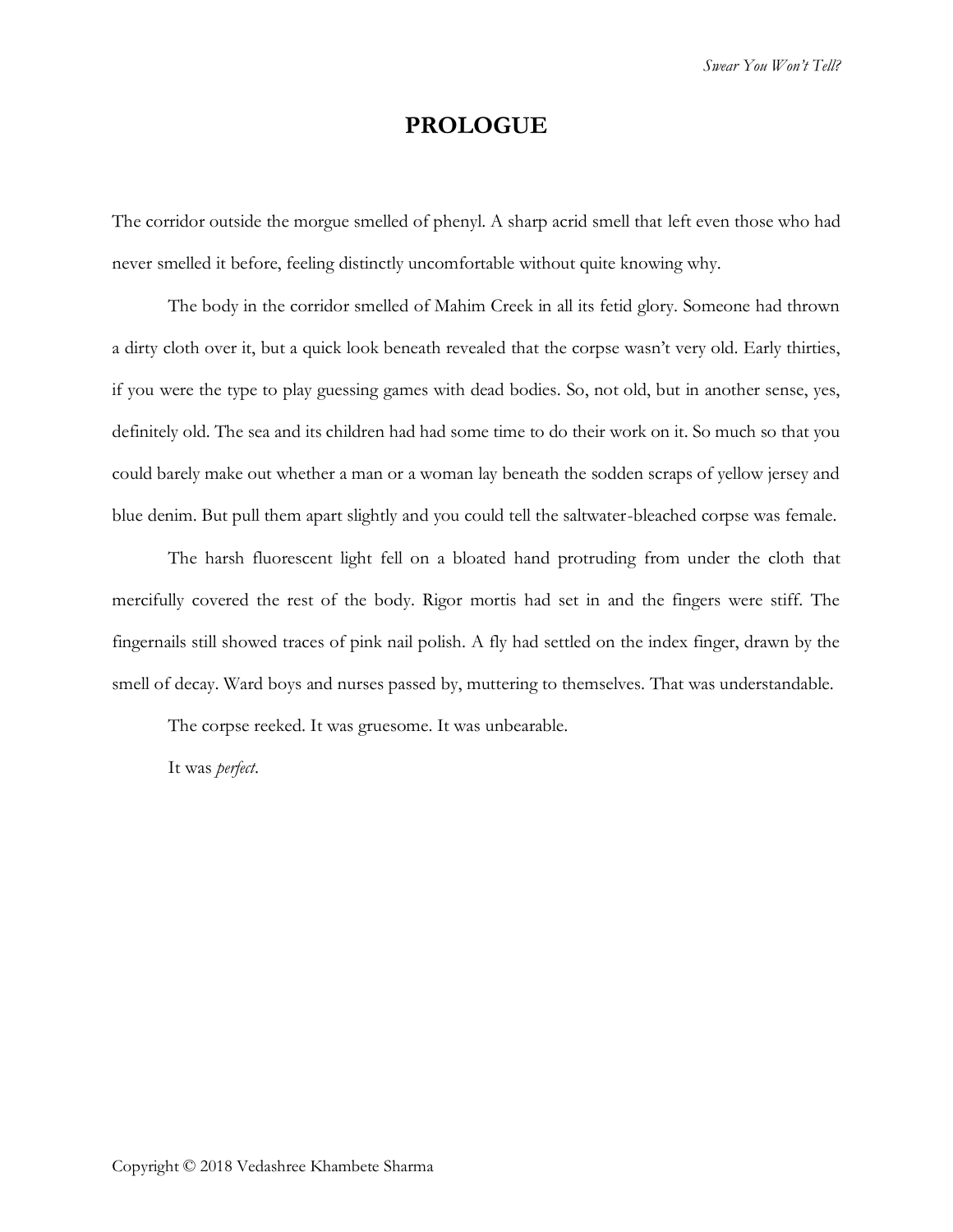### **CHAPTER ONE**

The conference room ceiling had thirteen little cracks in the plaster. Fifteen, if you counted the squiggly ones next to the fan. There was also something greenish up there that could be moss or just the remnants of the infamous Pesto Pasta Incident. After ten minutes of staring at it Avantika Pandit turned her gaze back to her colleague.

'Um-hmm,' she said.

It was the prelude to the weekly editorial meeting, that little time before Nathan Alvares, the editor, walked in, and for reasons beyond her understanding, this was when people felt compelled to share bits of their personal lives with each other. The person currently engaging in this exercise was Shibani Rao, *The Mumbai Daily'*s Arts and Culture correspondent.

A petite bundle of tiny clothes and industrial quantities of mascara, she was a ticker tape of random information about herself that she assumed people would find fascinating. Quite mistakenly so, in this case. So far, Avantika had pointedly yawned, stretched, stared at the ceiling, the floor and her watch; had basically hinted in every polite way possible that she couldn't be less interested in Shibani's monologue about the 'mad crazy place I went to on Friday night'. She should've known better. Shibani in weekend discussion mode wouldn't take a hint even if it masqueraded as an allexpenses paid trip to Tahiti, or wherever all the cool kids were going this year.

Avantika wished Uday would hurry up. Uday Desai was one of the few people at *The Mumbai Daily* that she got along with. Come to think of it, he was one of the few people she'd got along with in journalism school too. Now, he was equal parts friend, confidante and drinking buddy and it was he who had told her of the job opening here. She was beginning to suspect that it was his idea of a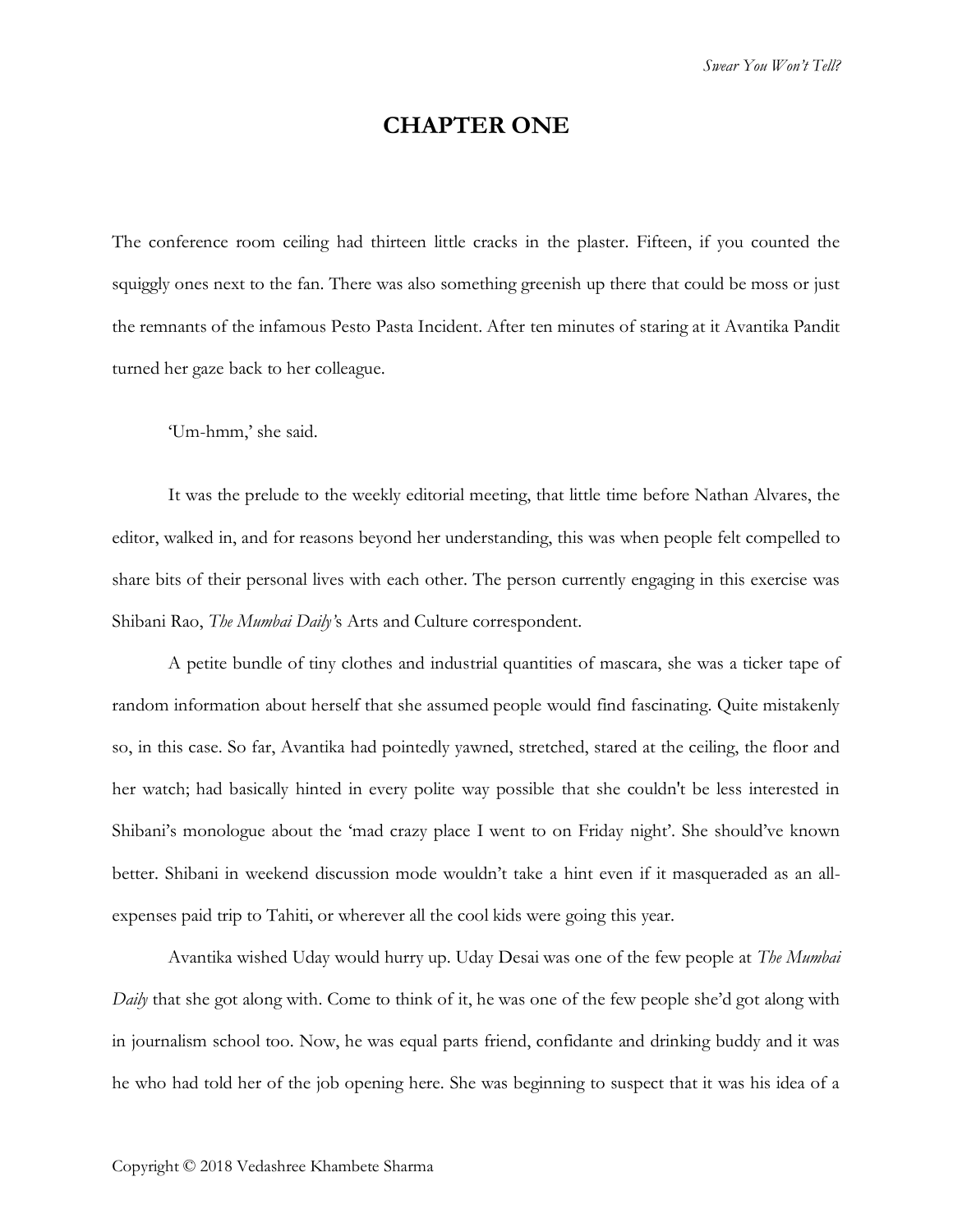really elaborate prank. True, she needed the job after *Belle* magazine had shut down. But, she thought wryly, she should've known how amazing it would all turn out, especially since Nathan had made her feel ever so welcome.

'Look,' he'd said in his bored monotone, 'I need a reporter and your CV is the only one without a typo. So yes, you're hired. But this isn't some fancy-schmancy magazine. I don't need any airy-fairy types here.'

Luckily for Avantika, neither of those words applied to her. So she'd joined the following Monday and had quickly discovered that as far as job profiles went, the only difference between writing for *Belle* and writing for this newspaper was how glossy, or not, her words looked in print. Now, wondering if Shibani would shut up if she shoved a handy cement mixer into her mouth, she looked at the clock on the conference room wall. It was ten past eleven. Not only was Nathan late, an event by itself, but so was Uday. At which point she saw him strolling into the room.

Uday never walked. He sauntered. He looked like a fresh-faced twenty-year old and took life at an easy pace; uncommon traits in a reporter, especially one on the wrong side of thirty. But behind the baby face and lazy gait was a mind so sharp you could probably dice tomatoes with it. Today, he had a kid with him. A teenager, by the look of it. Fresh out of college, if at all. The skinny joggers, the Captain America t-shirt were all promising signs, although the look of near-terminal enthusiasm was unexpected. Avantika straightened up and smiled in anticipation.

Uday eased into the chair on her left and Avantika took the opportunity to turn away from Shibani, who was now babbling about some organic yoga cafe she'd been to, where they probably served spiritual enlightenment in jam jars.

'New trainee,' he said, indicating the boy.

'Hi, I'm Wayne,' the boy said holding out his hand.

'Avantika,' she replied, shaking his hand. 'There's a mirror in the men's room.'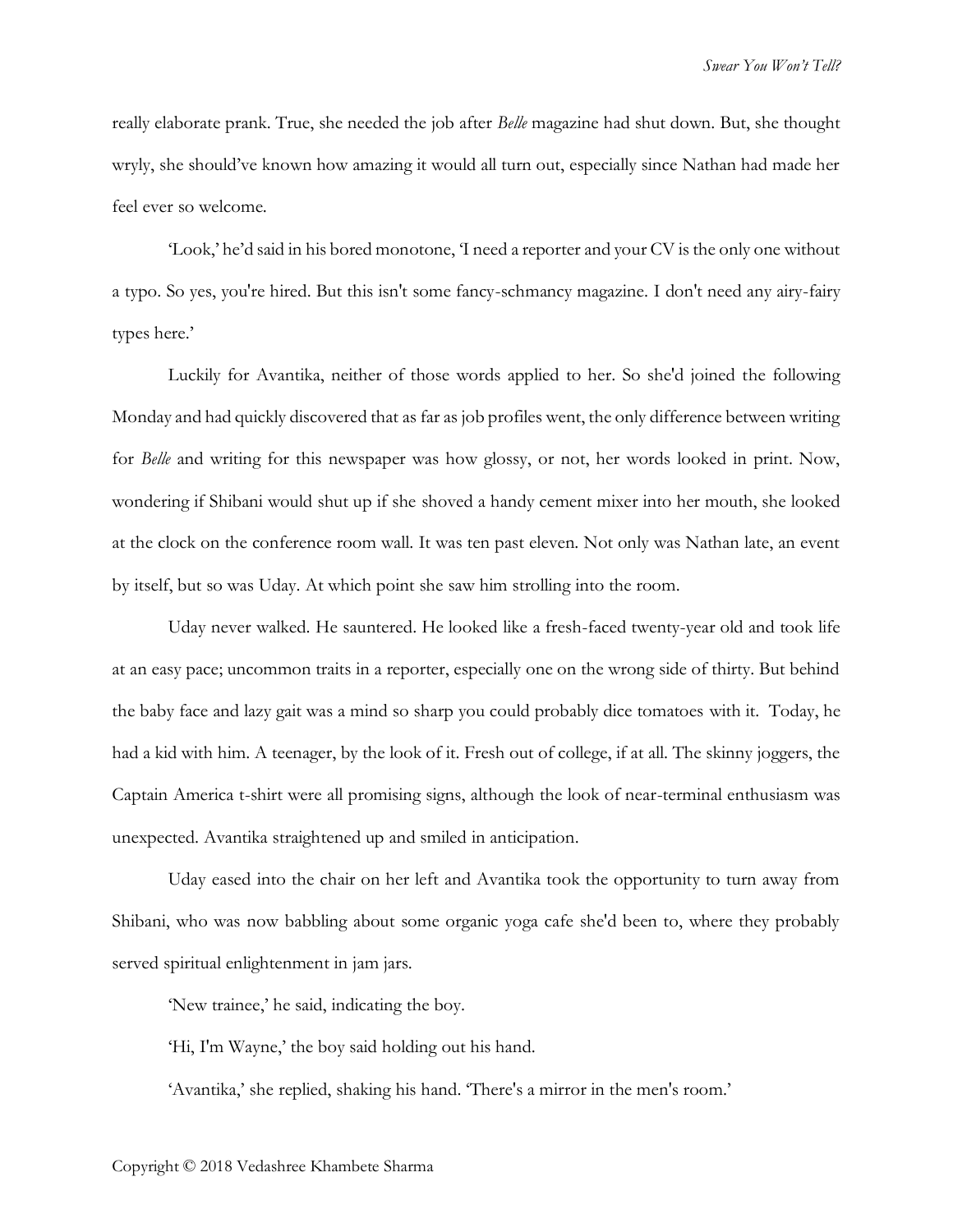Uday rolled his eyes and patted the bewildered Wayne on his back.

'V-A-I-N,' he said, 'Wordplay.' Turning to Avantika he said, 'Really?'

She shrugged.

'So Wayne,' she said, 'You want to be a reporter?'

'Yes ma'am,', he replied, 'I'm passionate about the truth. I think people deserve to hear it.' She raised her eyebrows.

'What truth?'

'Sorry?'

'What truth do you mean?' she repeated, 'The earth is round, EDM is just noise, crying babies on airplanes are the most effective ad for contraception—what truth?'

Wayne looked abashed for a moment.

'Um … the truth. You know, in general.'

She stared at him, then looked at Uday, who looked away. At first she thought it was because he was trying not to laugh, but as she followed his gaze she realised Nathan had walked into the room.

Avantika often thought the editor of *The Mumbai Daily* looked more like someone's nondescript uncle than the editor of a popular newspaper. Thin, balding and middle-aged, he'd be in a room whole minutes before you realized he was there, and his facial expressions often had nothing to do with his actual mood. Now, blank-faced as ever, he slipped into the chair at the head of the table and started the meeting.

'Reuters says there was another blast in Gaza,' one of the features editors at the table announced.

'Near the pyramids?' gasped a shocked voice.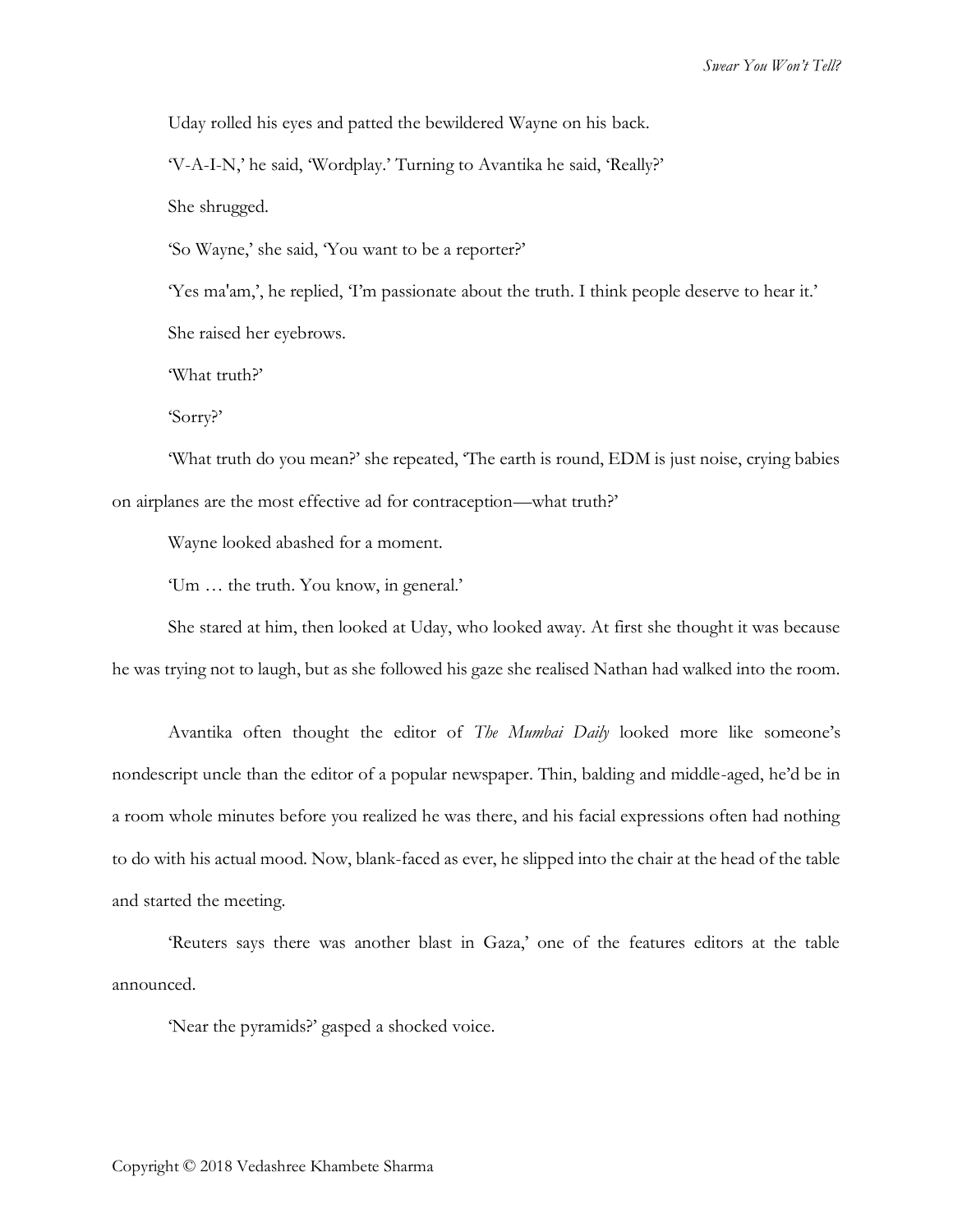In the stunned silence, everybody turned to look at the culprit. It turned out to be Wayne, who promptly went pink in the ears.

'That's Giza,' said Avantika, 'In Egypt. Whole different continent genius.'

Uday kicked her under the table. She ignored him.

'Give him a break,' Nathan drawled, 'He's new.'

'To what? Geography?', she laughed.

This time Uday's kick was harder. It didn't hit her hard, but what did was the fact that nobody else had even cracked a smile. She looked around quizzically. Everyone was studiously avoiding her gaze, as though she was standing outside a railway station handing out pamphlets offering a break into Bollywood, no previous experience required, just call this number and ask for Munna. Nathan, on the other hand, looked her right in the eyes. And smiled.

'Uday can do Gaza,' he said pleasantly, 'You, Avantika, can cover this.' He passed a sheet of paper to her and without a second look her way, continued the meeting.

Avantika skimmed it: it was an invitation to a press conference for some designer. It was exactly the kind of thing she used to cover at *Belle*. Exactly the kind of thing she had hoped to avoid, as Nathan well knew. She opened her mouth to say something when Uday's elbow nudged her gently. He passed her a scrap of notepaper. It had one word in his neat, cursive hand: *Nephew*.

Avantika closed her eyes and swore. Way to go, Pandit. With a sigh, she began reading the details of the invitation and stopped dead at a name in the first paragraph.

#### Aisha Juneja.

Damn it. Please let there be more than one of those. She did a furtive search on her phone for 'Aisha Juneja designer'. The images it threw up were of the same person and also, because this was the internet, of random women in various states of undress. She ignored those and focused on the one that looked familiar. She wore her hair short these days. But the mocking grey eyes, the imperious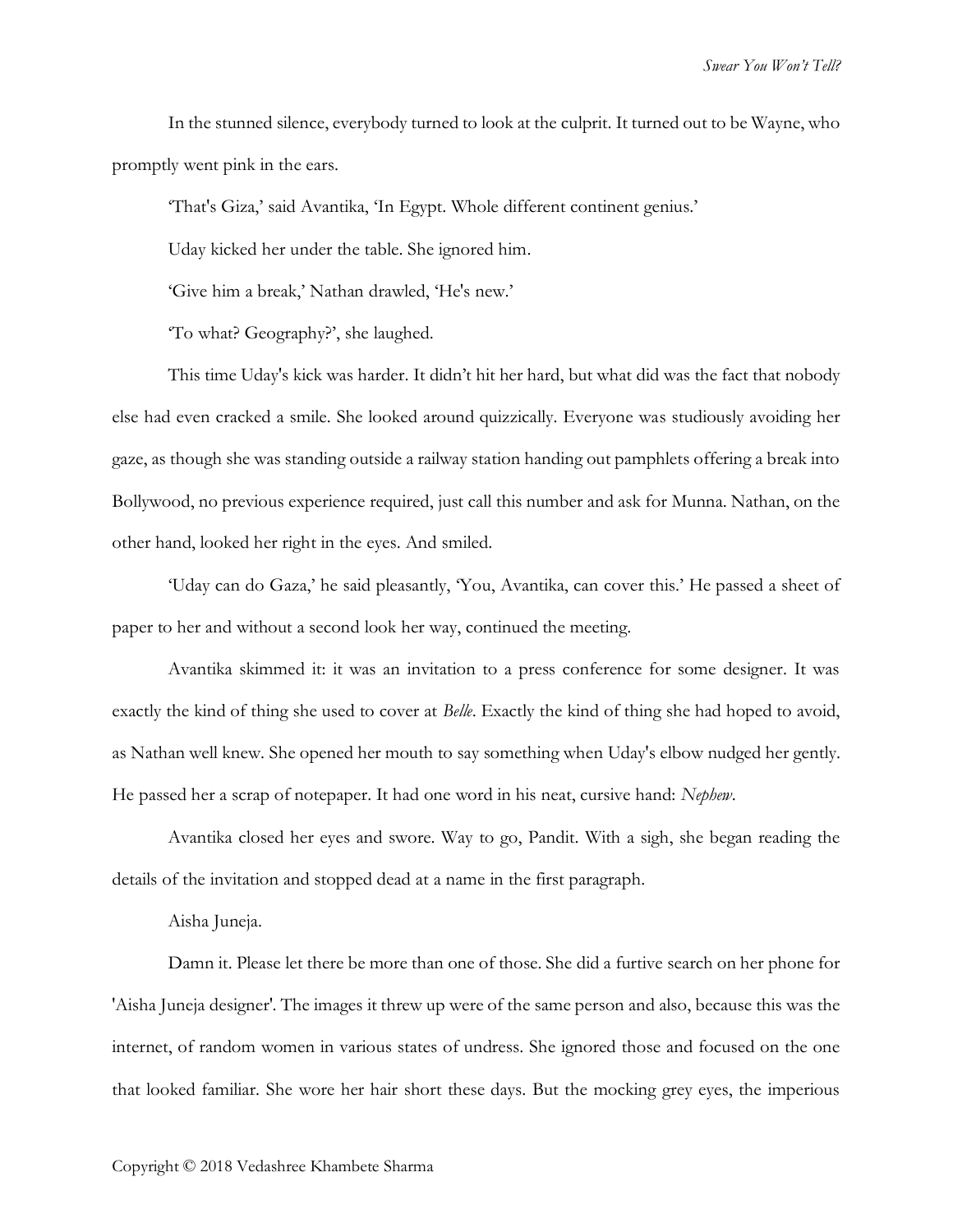mouth and the bored expression were exactly as Avantika remembered. She sighed. She would have to get out of this event somehow. Perhaps, she could fall ill on the day. Or butter up Uday into covering it for her, or even Shibani. But no, Nathan would find out and she was still on probation. Stop it, she told herself, it's not an exam. Just talk to Nathan and sort it out. What's the worst he could do? One, bite my head off in public, two, fire me, three, bite my head off in public and *then* fire me.

Nevertheless, after the meeting she followed Nathan into his office. He was sitting on his roomy swivel chair, reading the Reuters report. The wall behind him was full of large framed black and white photographs, some from the stories he'd broken over time, others taken years ago, at Press Club functions. In some of the photographs you could see a younger Nathan, a man with an intact hairline and a mouth that could still turn up at the corners without a trace of sarcasm.

She knocked on the door. He looked up.

'What do you want?' Before she could answer, he continued. 'Let me guess, you want me to send someone else for that press conference.'

'Yes, because—'

'. . . you're too good for it.'

'Ye- no. Actually—'

'You're a smartass, Pandit. This is a newspaper, not a comedy club. You're doing this thing. End of story. Now, out.'

'Nathan, give me anything else. Please! Anything! I don't want to go there! Seriously, *anything* else!'

Nathan leaned back in his chair and peered at her over the rim of his big, black square-framed glasses.

'Stop being so dramatic. I'm not sending you to review *Housefull 6*.'

'It's . . . that designer and I . . . we were . . . at school together.'

Copyright © 2018 Vedashree Khambete Sharma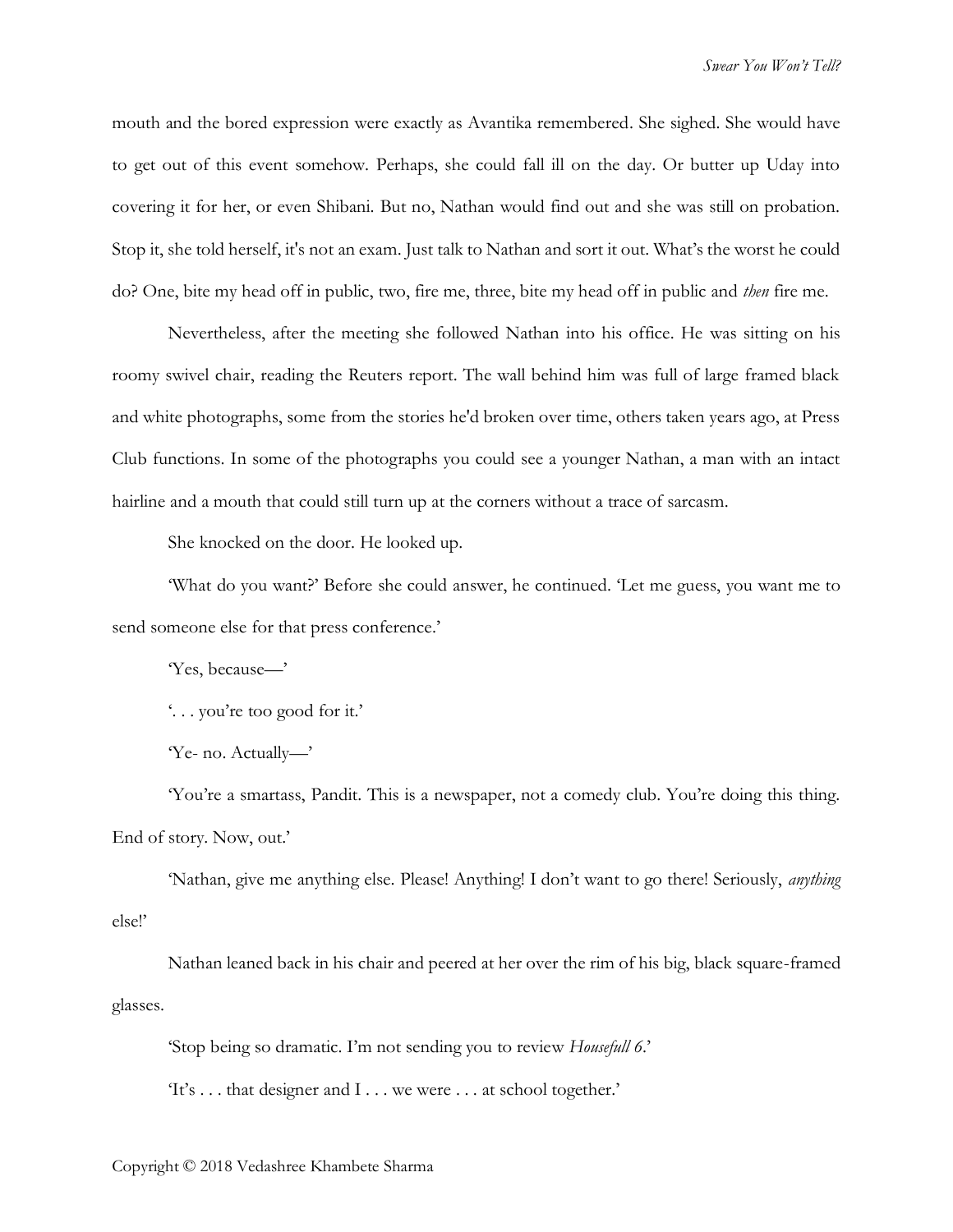*Swear You Won't Tell?*

'Schoolmates huh?'

Avantika grimaced.

'No. Definitely not.'

Nathan nodded sympathetically. Then he grinned and said, 'Too bad.'

Avantika frowned at him and stomped out of the cabin. She was just out of the door, when she heard him say, 'Oh, and take Wayne along. He's never been to a press conference before.'

◼ ◼ ◼

Uday was reading up on the specifics of the Gaza incident, when he heard the chair behind him creak.

There was a loud sigh. He ignored it. Another sigh, then some muttering. Uday turned around.

'He said no.' It wasn't a question.

'Yes! The bastard!' Avantika fumed, 'I offered to cover *anything* else in exchange but the man just *refused*!'

Uday waited. He could sense it coming.

'I told him why as well, it's not like I'm being snooty, there's a genuine reason I don't want to go there!'

Any minute now.

'And to top it all, he wants me to take Wayne "What Is An Atlas" Trainee with me! Do I look like a babysitter? Do I?'

Wait for it, wait for it.

'So listen . . . do you think you could um—'

And there it was.

'No Avanti, I don't think I could um.'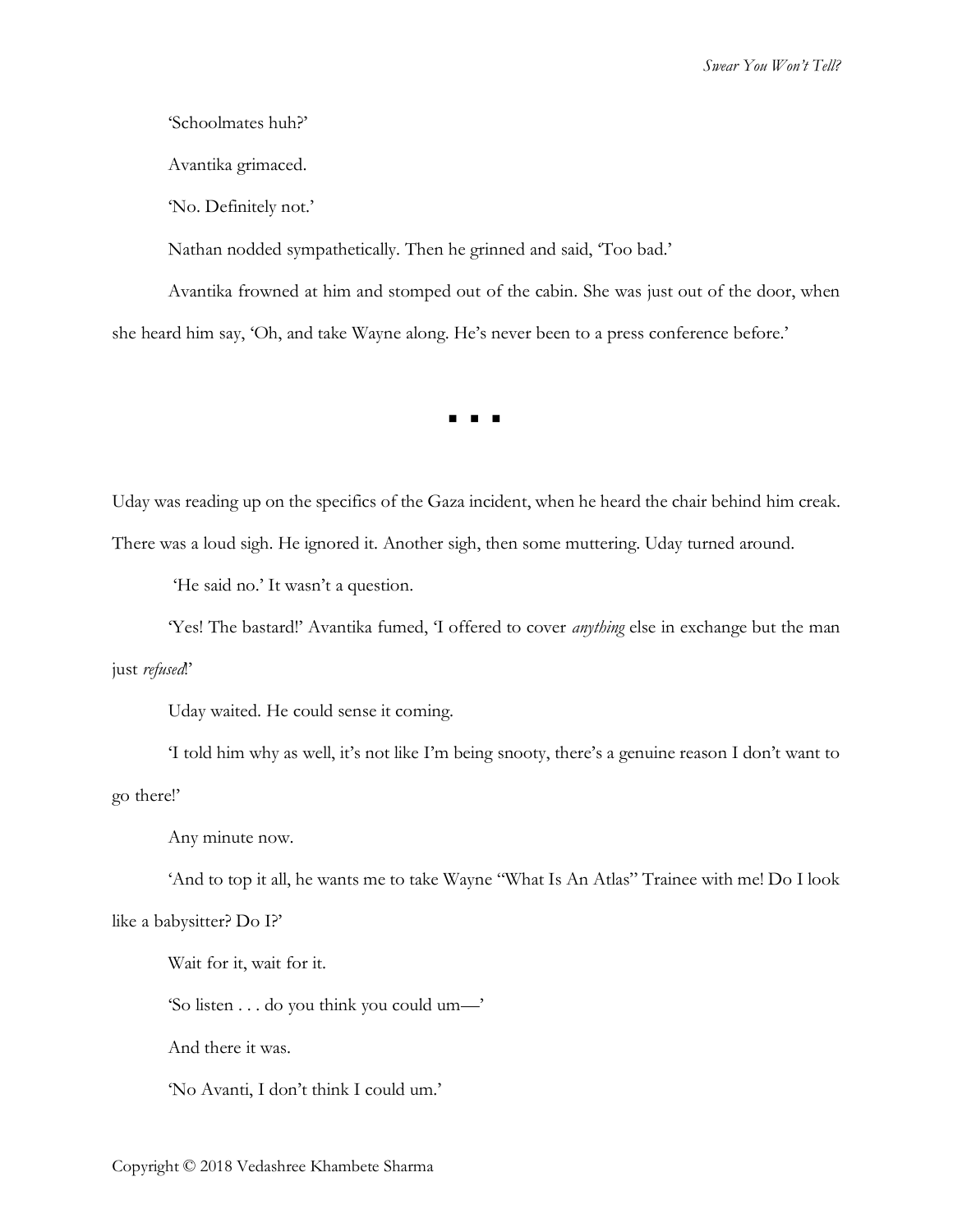'You don't even know what I was going to say!'

He gave her a bored grin.

'Could I cover it instead? Could I talk to him? Could I tell him you got run over by a taxi? Doesn't matter. I'm not doing it.'

Avantika was torn. She had already finished wheedling once since morning. Twice would be far too much to inflict on her own ego. But she really, really didn't want to see Aisha Juneja in the flesh again. Just the idea of it made her skin feel all hot and itchy like that summer when she had broken out into a rash and had to practically bathe with Caladryl every day.

She gave it one last shot.

'Uday,' she said.

'Yes?'

'You remember I got my wisdom tooth removed last month?'

'Yes?'

'You remember how they had to stitch my cheek to my jaw?'

'I still don't believe that happened.'

'You remember how the wound got infected and they had to drill around and do it all over again?'

He squirmed in revulsion. 'You just like bringing this shit up, no?'

'This press conference is going to be more painful than that.'

He laughed and shook his head.

'Avanti, you're a grown-ass woman. Stop being so scared of a damned meet and greet.'

Avantika drew herself up with as much dignity as she could muster. 'I'm not *scared* of it. I just

don't want to do it. It's like reading Paulo Coelho. Or making a jodi.com profile.'

'Aha, and how's *that* going?'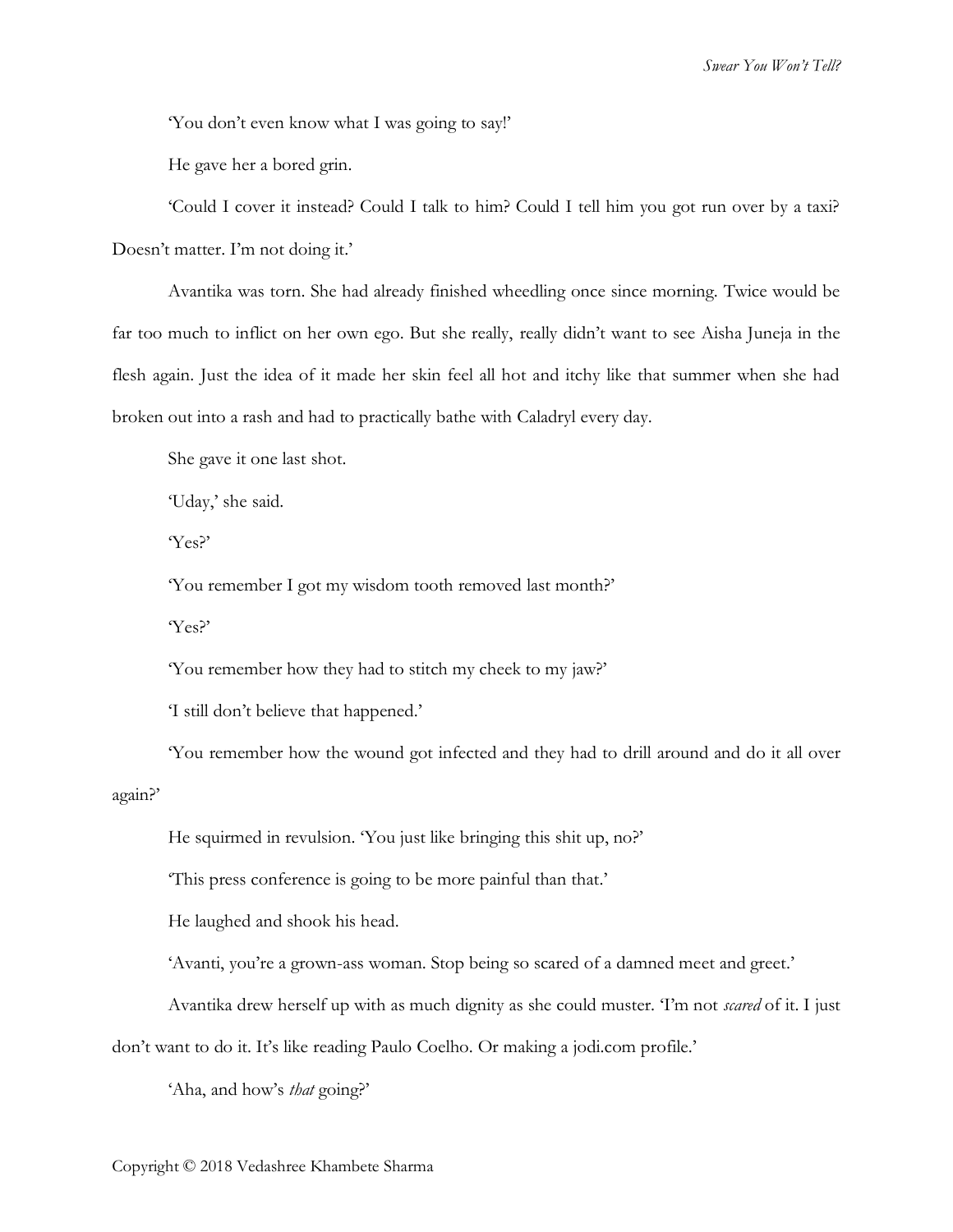Avantika waved her hands vaguely. Rishi had been two years ago. Now, she was a thirty-twoyear-old single woman, a creature considered dangerous and possibly defective, by Indian social norms. You couldn't let unmarried women run amok, in case that kind of thing caught on.

Elderly aunties with nothing better to do had started hounding her mother about matrimonial procrastination, till the poor woman had buckled and made a profile on an arranged marriage website. Just because one boy turned out to be . . . unsuitable . . . it didn't mean there weren't other fish in the sea, her mother had reasoned. Avantika had gently asked her to back off, as the whole experience had put her off marine life for a while.

These days, her father had made a habit of logging on to the profile when she was around and sighing pointedly at all the eligible bachelors out there, just going to waste.

Now she tried her luck one last time.

'Are you going to help me or not?'

But Uday was already getting up, glaring at his phone.

'Can't,' he said, 'Got to write the Gaza story. Also, I'd rather eat a dictionary than cover a fashion event. You're on your own,' and because he knew she hated it, he added, 'Babe.'

Avantika watched him leave. According to her watch, it was already 2 p.m. If she left now, she could make it to the Taj ballroom in time for the press conference. Maybe she could slip in unnoticed. And it's not like she had to meet Aisha in person or anything. She'd be in and out like a shot. It would be painful, but quick. Like an express bikini wax.

Oddly enough, her stomach rumbled at this point. She hoped they'd serve some decent food at the place. It *was* the Taj, after all. Cheering up a bit at the prospect of five-star snacks, she grabbed her helmet and her black leather satchel. She was about to head to the door, when she heard someone yell her name.

'Avantika ma'am! Ma'am!' Wayne was running to her, his backpack flying behind him.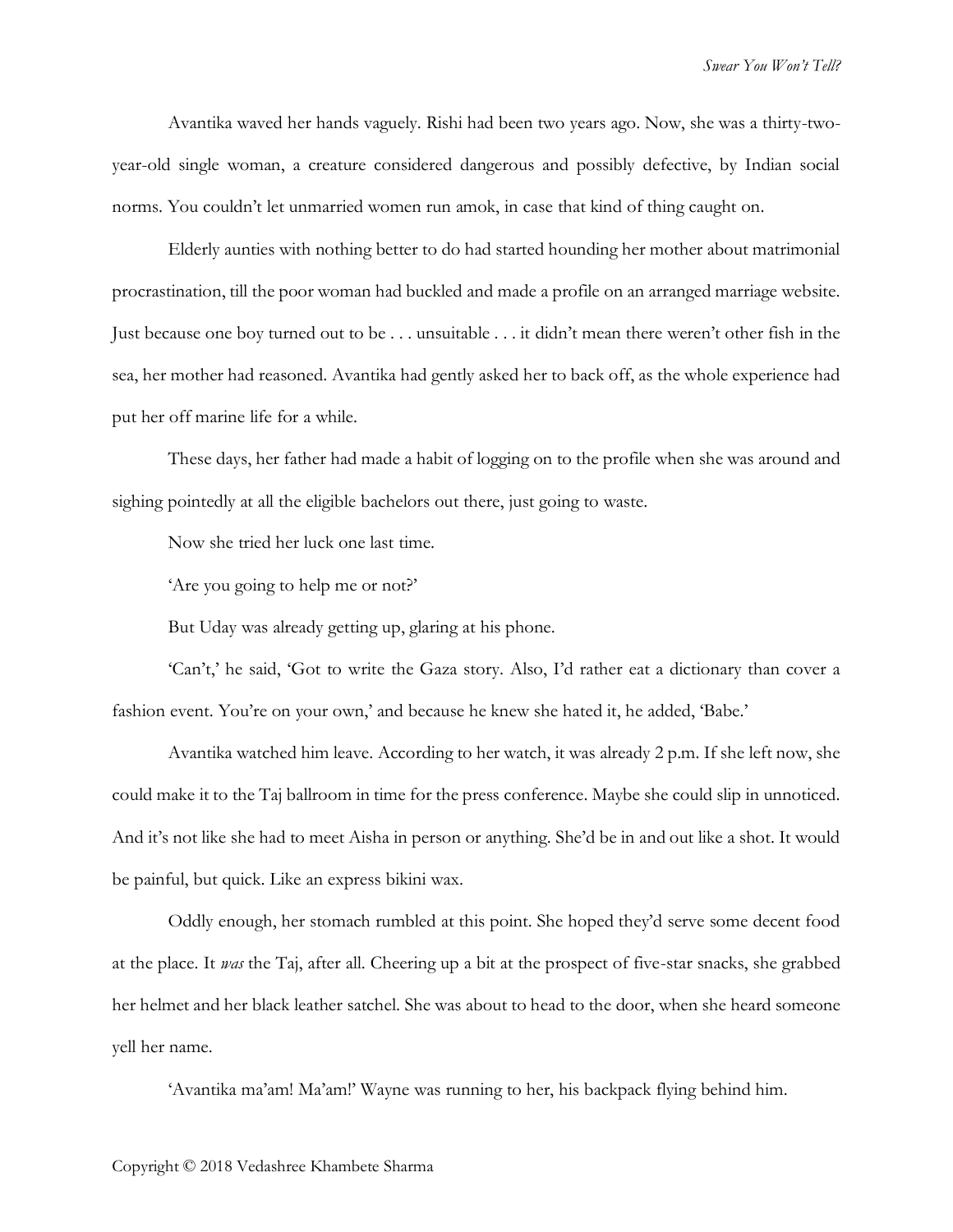Damn. She'd almost forgotten about him.

'Just Avantika,' she said. 'Let's go.'

◼ ◼ ◼

'So what happens in a press conference?', Wayne asked.

They were waiting at the Marine Lines traffic signal on Avantika's scooter. A red Honda Activa that behaved itself on most days and made it unnecessary to offer her firstborn child to taxi drivers in exchange for a ride to work every morning. Now, sitting astride it in the rider's seat,, with Wayne perched precariously behind her, she stared at the sea through the visor of the helmet. The sun, was being its usual democratic self, shining with equal indifference on the backs of luxury sedans and taxis, on the hair of couples necking on the Marine Drive promenade, and on the tin cups held out by the urchins pestering them for coins. A balmy breeze from the Arabian Sea blew her hair against her face, a brief respite from the sweat trickling down her neck.

It was a hot afternoon and the helmet made it worse. But that was Mumbai for you. You wouldn't get anything done if you sat around complaining about the heat. Plus she was trying to be patient, she really was, but this idiot child was getting on her nerves.

Was I this daft when I started out, she wondered. Did my seniors want to whack me around the head too? She swallowed the impulse to wreak violence on a minor, turned her head towards him a bit and answered his question.

'People speak, we ask questions if we want to, daydream if we don't, they give us press releases and freebies, sometimes food, then we go back to office and write fifty words about it. A hundred, if there's a celebrity.'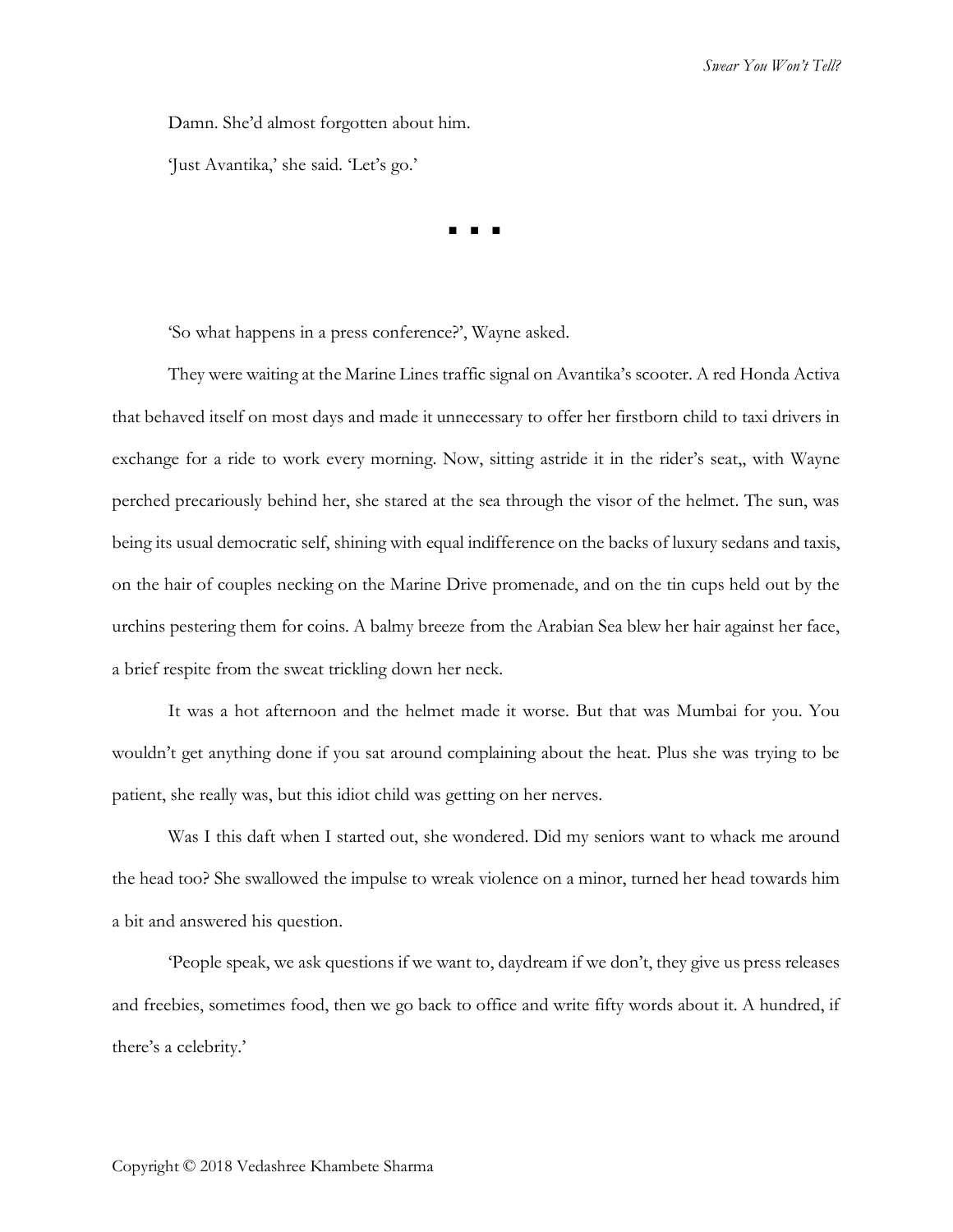It wasn't, strictly speaking, the perfect description but what did he know? He thought Gaza was filled with pyramids.

'Sorry if I, you know, pissed you off or something.'

Avantika rolled her eyes. She must've sounded harsher than she felt.

'No, it's not you, I'm just. . . it's not you, okay?' she said, mentally adding, 'even though it's your fault I have to go for this thing'.

The traffic light turned green, saving her from a longer explanation, and they sped off towards the Taj Mahal Palace hotel.

◼ ◼ ◼

An enduring landmark, rumoured to have been the result of a stunning architectural gaffe, the Taj stands for old money, old world charm and since 26 November 2008, for terror tourism. History has it that the hotel was built by Jamshedji Tata, after he was denied entry into the then-fancy Watson Hotel. The charge? He was, at the time, suffering from a serious case of being born brown. Whatever its origin story, today the Taj throws its doors open to all of humanity—white, black and brown. Well, at least to that section of humanity that draws six-figure salaries. And to the section that included people like Avantika; journalists and other media professionals who got invited to the high-brow events that were hosted at the Taj.

As she made her way inside, Wayne tagging behind her like a wide-eyed wheeled suitcase, Avantika paused to wonder at the ambience. The hushed tones, the rich but subdued music, the tasteful decor littered with odd pieces of art; the Taj was not very different from any other five-star hotel in Mumbai. But it was elevated in the mind's eye because the mind came from a middle-class to which the Taj, was THE TAJ. You were going to THE TAJ. Better wipe your soles properly on the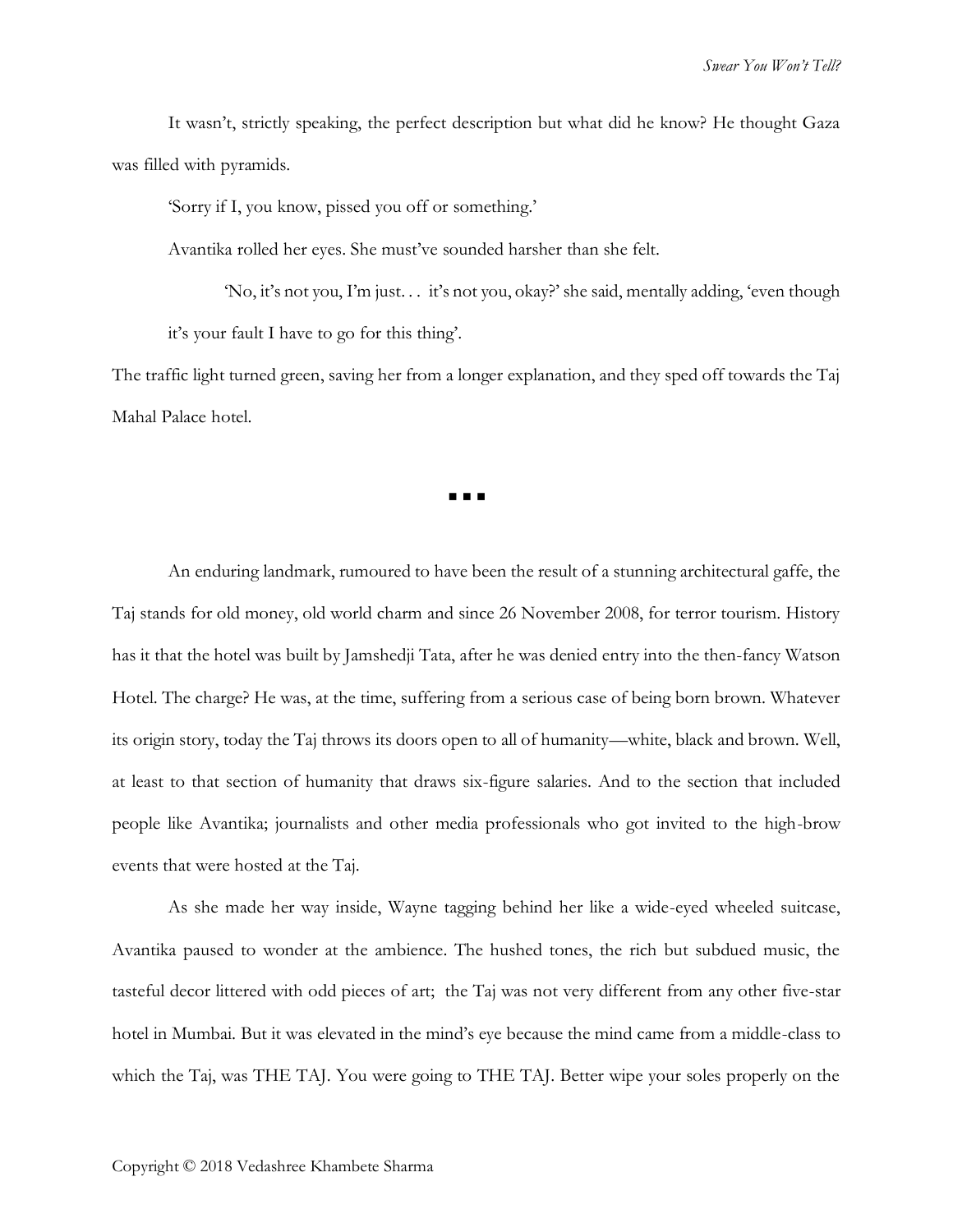doormat. Are you wearing good, clean underwear? What if you crash into a waiter and fall into a pile of diamonds and die? Then *everyone* will know you were wearing tatty underwear to THE TAJ.

The press conference was in the North Crystal Room, all ornate carved pillars and nineteenth century chandeliers. The doors were closed, but there was a PR lackey sitting at the table outside. Avantika glanced at her watch, 3.45 p.m.. They were late. Just as well, she thought as she signed for both of them and picked up their press passes. With any luck, nobody would see her get in. Or out.

The room was dark but in the light of the audio-visual presentation playing on the large screen at the back, she could see people huddled over tables. She made her way to the nearest empty seat and sat down. A second later, there was a thud and a muffled yelp. Amidst whispers of 'Ssshhh' and 'Quiet!', Wayne got back to his feet and slipped into the seat next to her.

'I tripped over the—' he began, but she cut him off with a 'Ssshhh.'

On the screen, blank-faced, pouty models held Aisha's new Spring-Summer collection of handbags, as a breathy female voice extolled their virtues. Bold neons, soft pastels, and vibrant floral prints had been moulded into reasonably attractive shapes. She could see why terminally fashionconscious bloggers had christened Aisha the 'hot new designer on the block'. But for the life of her, she couldn't imagine why anyone would want to shell out the thousands of rupees each of these bags cost. Then again, it wasn't like she fit the consumer profile for these things. All *her* handbags were bought from Dharavi.

She stifled a yawn and hoped that the AV and the conference would end soon. It's not often that the Universe actually listens to your inner monologue, but perhaps in this case it did. Because just a few seconds later, the AV ended and the lights came on. A plump woman in a lavender skirt-suit came on to the makeshift stage, and began essentially repeating everything the AV had said about the collection.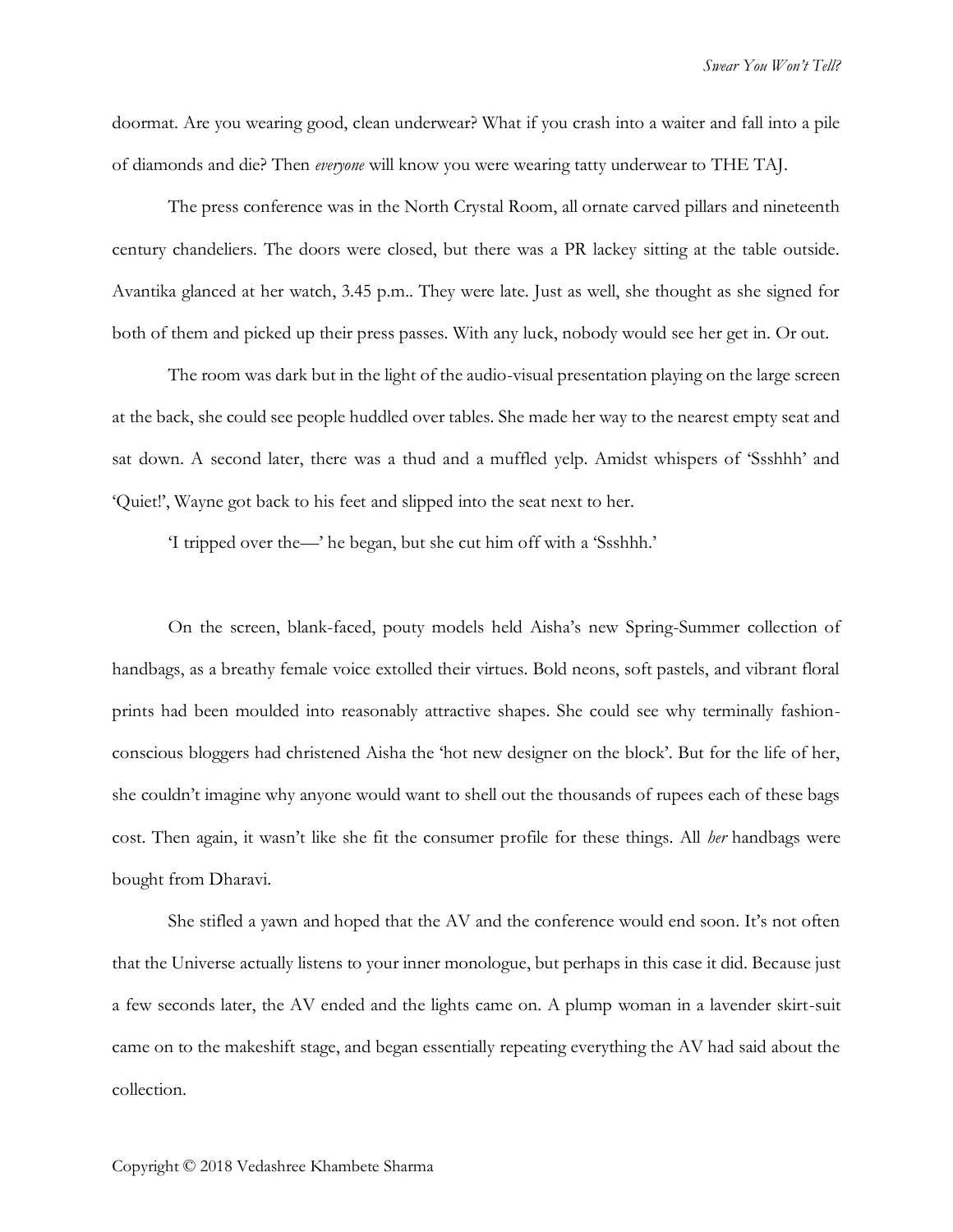'Is that the designer?' Wayne whispered.

Avantika shook her head and scanned the crowd.

'That's her, there, next to the tall guy in the glasses.'

Wayne turned in the direction she was pointing at.

'She's hot,' he said with awe.

Avantika didn't bother glaring at him. It would take too long to explain to this boy that nobody asked for his knee-jerk reaction to the looks of a woman he didn't even know. And, also, because it was true.

It takes a special kind of person to carry off black jodhpurs, a fitted black waistcoat minus a shirt, a silver lamé bow-tie and matching silver trainers— the kind of person who only feels at home under a spotlight, the bigger and brighter, the better.

Now, as the plump woman on the stage made way for Aisha, Avantika found herself marvelling at her. Here was a woman in a pixie haircut and an outfit that was part horse jockey, part male stripper, who was nevertheless oozing the kind of electric self-assurance that makes men go weak in the knees and women go wild with jealousy. It wasn't fair. It didn't even seem like she was trying, as she graciously answered a question from a *Vogue* correspondent.

'Same old Aisha,' she muttered.

'You know her or what?' Wayne asked.

Clearly, her mutters weren't as quiet as she'd thought. Kicking herself mentally, she nodded. 'Same class in school.'

'Oh, really?' asked a jolly female voice.

The plump woman who had introduced Aisha, had materialised behind her, holding a bottle of mineral water in her hand. Before she could respond, the woman held out her hand.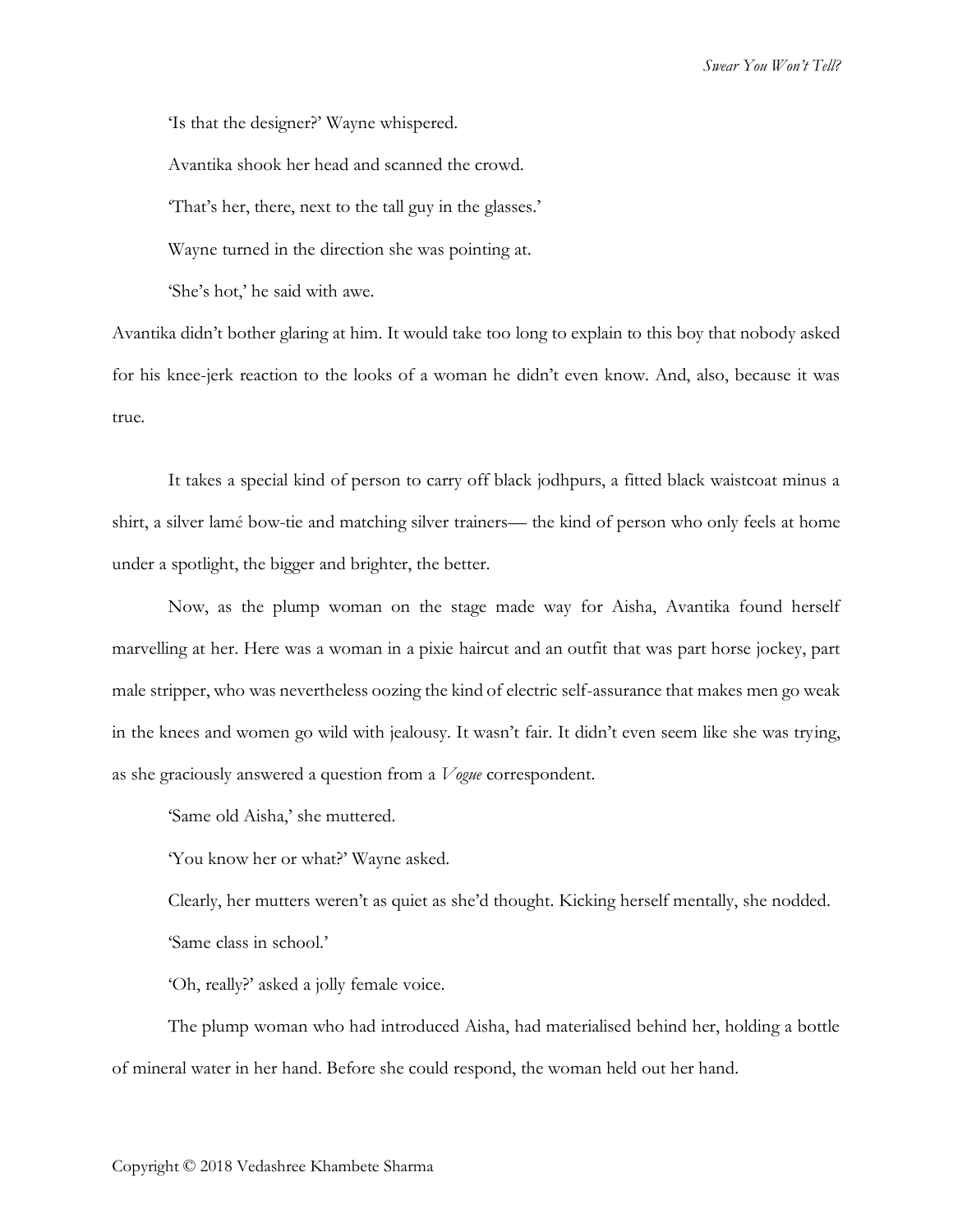*Swear You Won't Tell?*

'Hi, I'm Renuka from Glitz PR.'

'Avantika Pandit, *Mumbai Daily*,' Avantika said. 'And that's Wayne,' she added as an afterthought.

'Nice to meet you, you know Aisha from St. Agnes?'

'St. *Agatha*.'

Renuka smiled smoothly and for some reason, Avantika felt as if she'd already known that. 'St. Agatha, of course, silly me, would you like to meet her, it could be easily arranged' Renuka said. She was clearly a woman with no time for question marks. Or full stops.

For one mad moment, Avantika considered telling her that Saint Agatha may not be available for a meeting, what with her having died some eight hundred years after Christ.

'Erm, no thanks, we must get going. Lots of work at office.'

'Nonsense, I'm sure you can steal ten minutes—'

And before she knew it, Renuka had grabbed Wayne by the arm and frogmarched him towards the stage. Avantika considered just leaving at this point. Then she imagined Nathan's face when she told him that some random PR valkyrie had taken his Precioussss away at the press conference, while she legged it from there. She sighed. Some days you were just a hydrant for the Universe to piss on.

Dragging her feet, she followed them to the front of the room. The tables at the back were mostly occupied by the sorts who had come here just to fill column space. But the front of the room was a different story. The clothes were quirkier here, the handbags much more expensive. Here were the journalists who weren't just interested in fashion, but often, dictated it. The style editors of *Cosmopolitan* and *Vogue*, the hosts of TV shows dedicated to fashion and the ten most popular fashion bloggers in India. These were the ladies who could tell a Birkin from a Kelley, knew what the next 'It'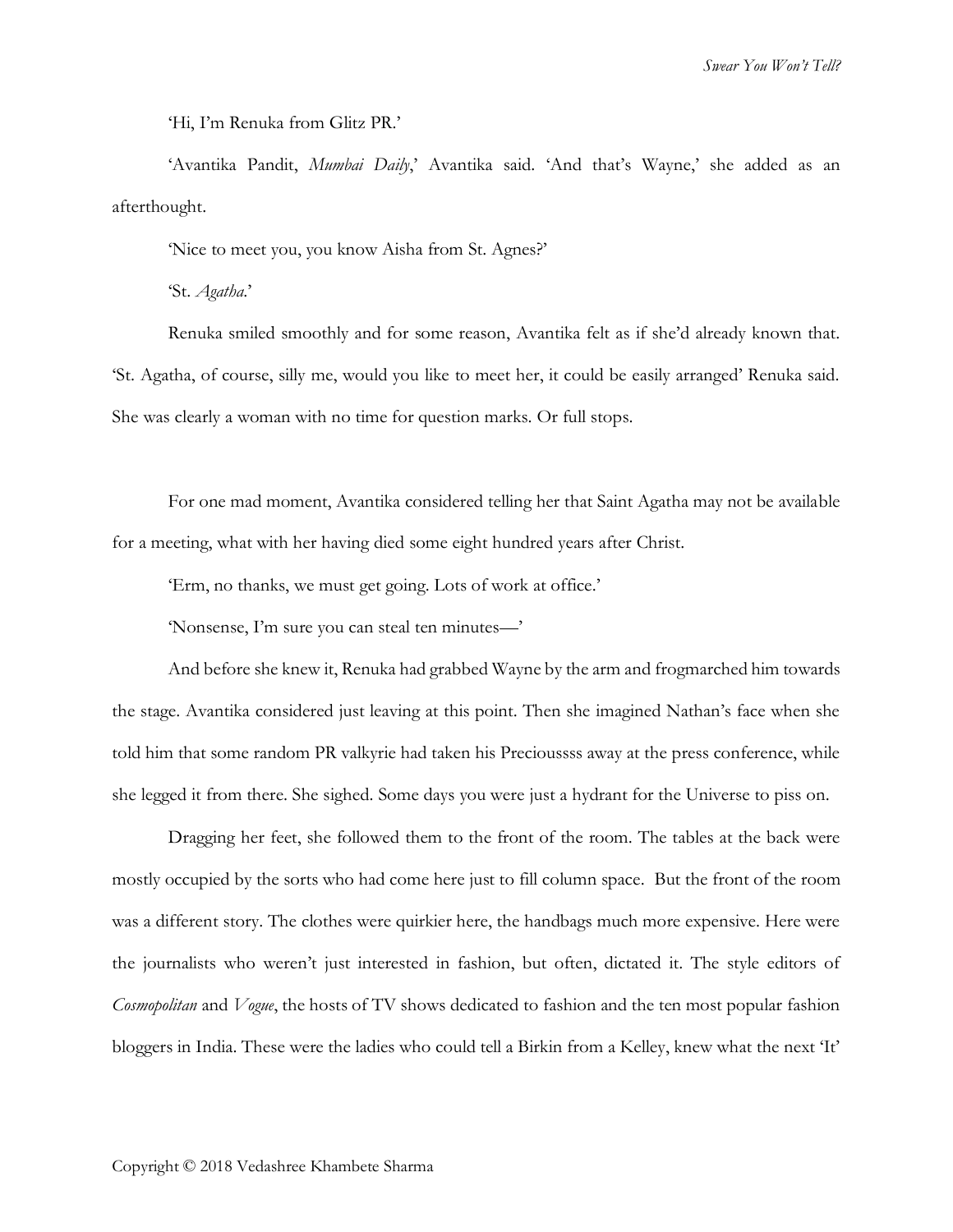bag was going to be and could make or break a designer with a mere fifty words of print. They were, in other words, the Handbag Mafia.

They were all currently staring at Wayne, whose Adam's apple was bobbing up and down like a contestant on *So You Think You Can Dance*. Renuka was introducing him to Aisha. Avantika almost pitied him at this point, but she pitied herself more.

'And he's come with a friend of yours from school,' Renuka trilled, 'Avantika, from *Mumbai Daily. . .* right, dear?'

Avantika stepped forward with a nod. Her body language had changed in the last second or so, to completely conceal the distaste she was feeling.

'Yep,' she said with a smile, 'Hello, Aisha.'

It was worth it, just to see the look of horror on Aisha's face. The next second, it was gone and her grey eyes narrowed.

'Hello,' she said, in tones of chipped ice, 'Long time.'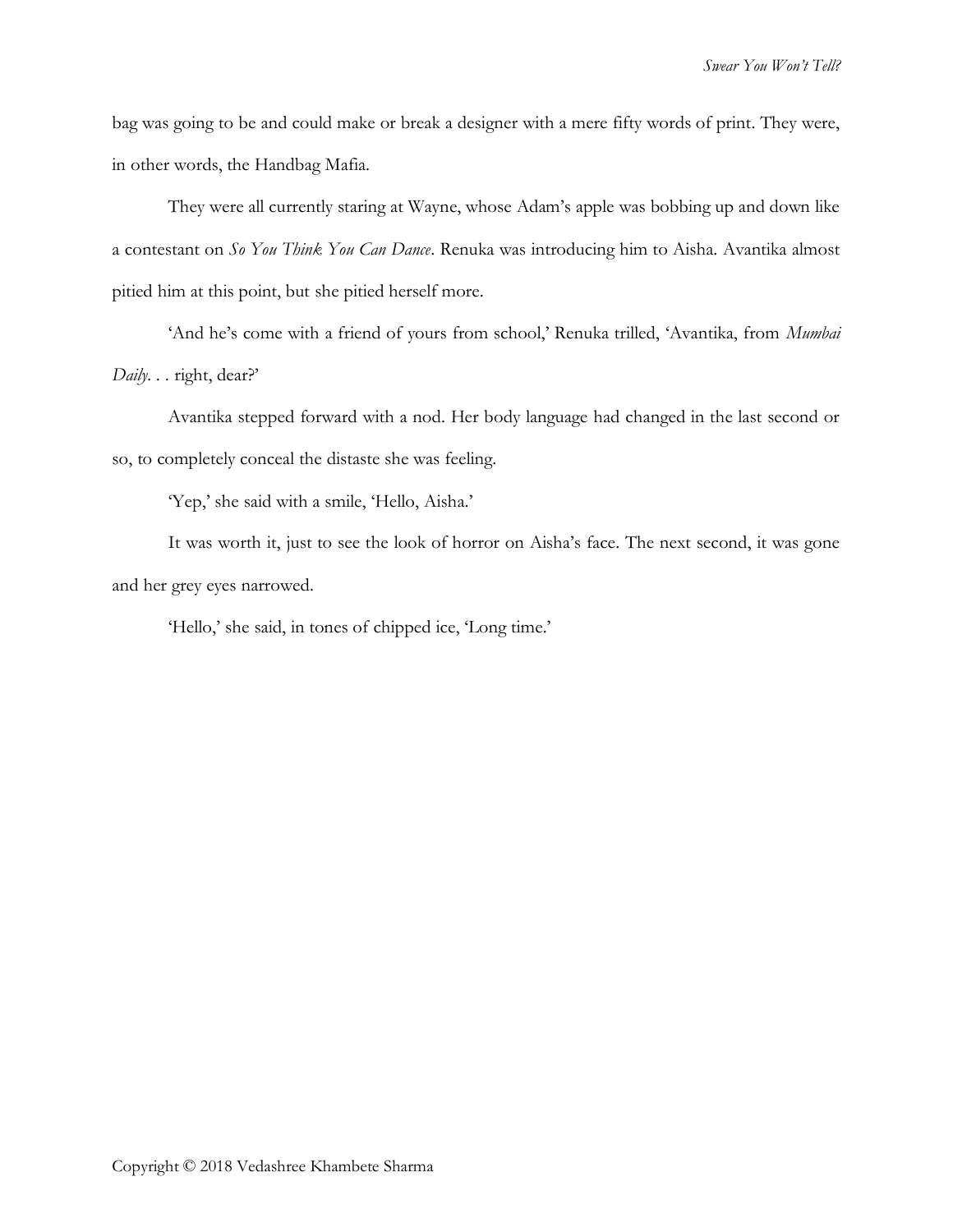## **1989**

There was a parrot on the tree outside the window. It was eating something Avantika couldn't see. Probably a guava, she decided. The parrot in her storybook ate a guava. And a red chilli. But the thing in the parrot's beak wasn't red. Or chilli-shaped. It was green and white. So it was probably a guava. The mystery satisfactorily resolved, she turned her attention back to class. It was English period, her favourite. She liked all the new words and writing with pencils and Miss D'Sa, who reminded her of her Aunty Rujuta. She liked everything about being in the first standard actually. The small recess and the big recess and the bells at the end of the periods and her classroom with its white walls and her wooden desk and wooden bench painted blue, and all the lovely notebooks and pencils.

Ooh, and she loved her uniform. She had never worn a uniform until she came into primary school. And then, one day Aai and Baba had taken her to a big shop and bought her three! She looked at the one she was wearing now. It was so smart, a pink and white checked shirt, a dark pink pinafore and a pink and white checked belt. She lovingly smoothed her pinafore, feeling the soft fabric under her fingers.

'Can I come in, Miss?"

A girl was standing at the door. She looked old. Probably in the third or fourth standard, Avantika thought.

'Not "can", Kashmira, say "may I come in",' corrected Miss D'Sa.

'May I come in, Miss?' the girl called Kashmira said.

'Yes, you may.'

'Miss, Miss Francis has called you to the 3B classroom, Miss.' 'Now?'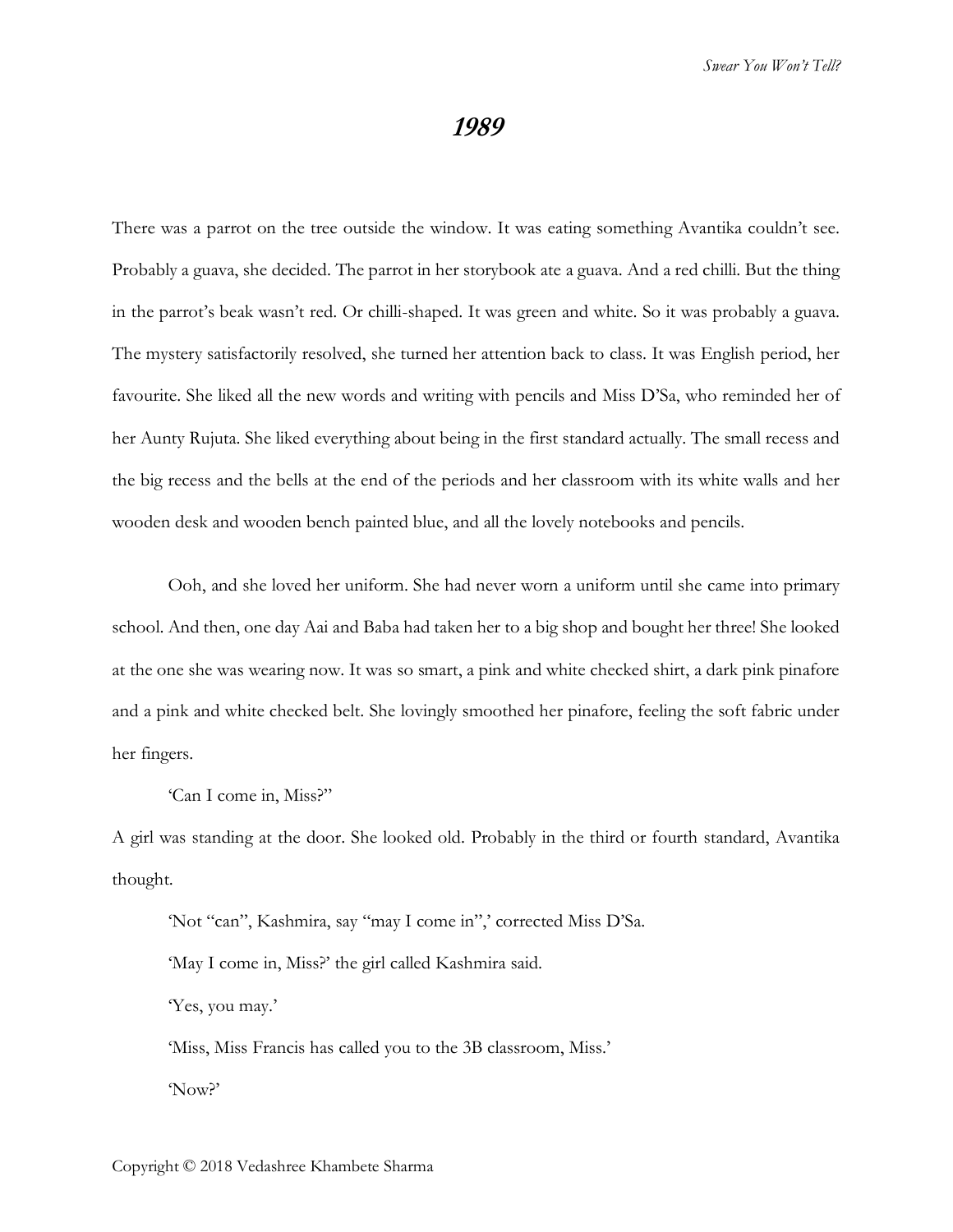'Yes Miss.'

Miss D'Sa sighed. Then she looked at the class and said, 'I'll be right back, everyone. Don't make a noise, okay?'

'Yesmiss!', the class chorused.

'Just copy what I've written on the blackboard.'

'Yesmiss!'

'I don't want anyone to tell me that the class was talking when I wasn't here.'

'Yesmiss!'

Satisfied, Miss D'Sa followed Kashmira out of the class.

It was at this point that Avantika realised with sudden horror, that she needed to go to the bathroom. Really badly. But how? Miss D'Sa wasn't in class. She couldn't leave the classroom without taking permission from Miss D'Sa. It was not allowed. Oh, how she wished she had asked for permission instead of staring at the parrot!

She looked around nervously. Everyone was busy copying the sentences Miss D'Sa had written on the board. Everyone, except Mitali, who sat in the next row and was always being yelled at by Miss for not doing her homework. Maybe if she held on for some time, Miss D'Sa would come back and then she could ask for permission and go to the bathroom.

So she turned her attention to her notebook and started scribbling. A few minutes later, her bench partner turned to her and said, 'I finished. You finished?'

Avantika shook her head. Miss D'Sa had told them not to talk.

'Why you are writing so slowly?' the girl asked.

'Sssh, Miss said no talking,' Avantika whispered.

The girl giggled.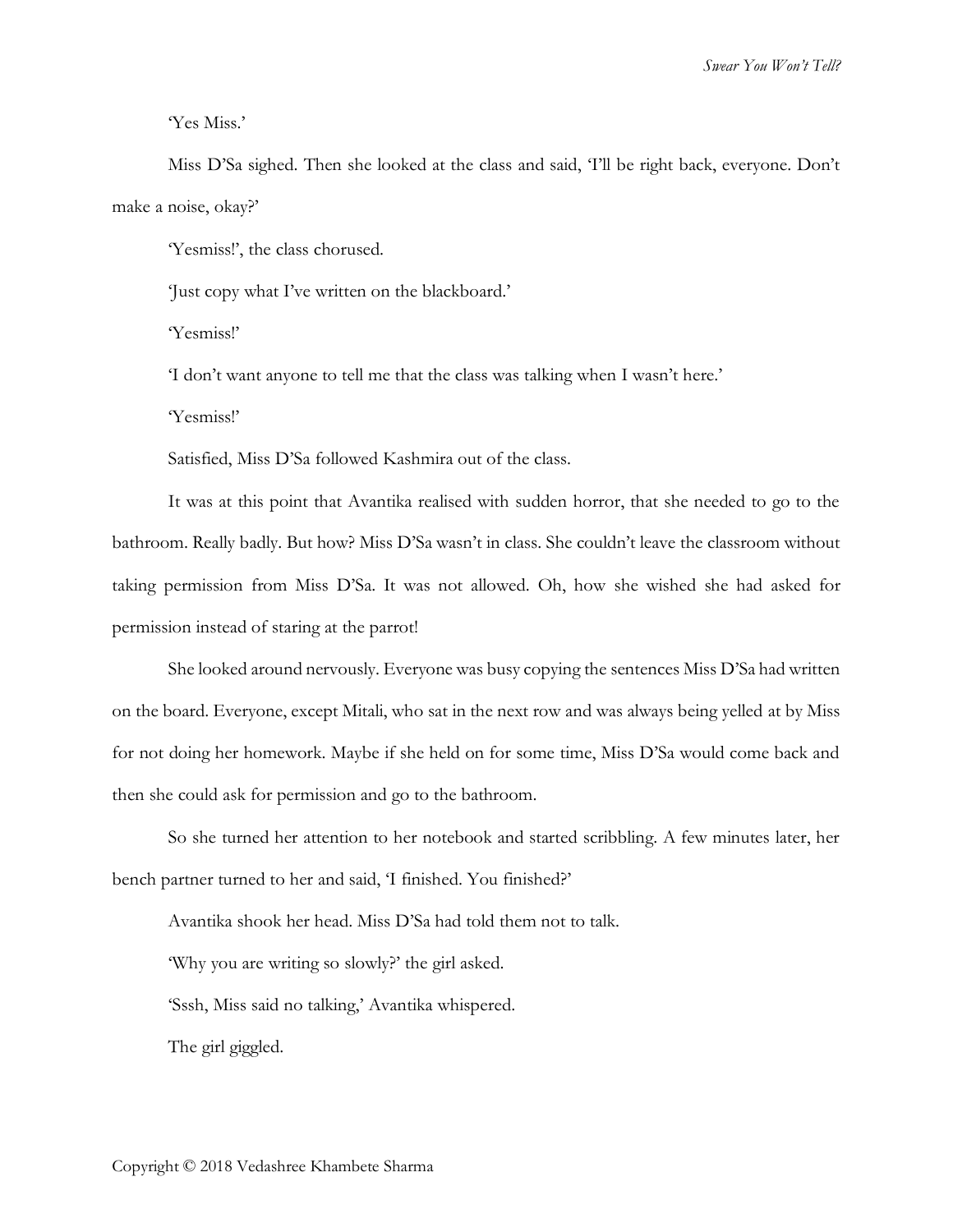'But Miss is not here to see who's talking, no? And no one will tell her, because she only said she doesn't want anyone to tell her the class was talking.'

Avantika glanced at the door, worried. Miss *had* said that. But it still felt… wrong.

'Let me write,' she said instead, and picked up the pencil.

'Then write,' her partner said, but there was an odd smile on her face.

A moment later, Avantika felt a finger tickle her neck. She turned around and whispered, 'Stop

it!'

'No,' her partner giggled, tickling her again, this time on the side of her waist.

'Stop no, please!', Avantika said with a whine.

But it didn't stop. Avantika wriggled and squirmed, her body tense and her mind full of fear, till she couldn't take it anymore.

'Stop it no, please!', she cried, 'I feel like going to the bathroom!!'

Her partner stopped the onslaught immediately.

'Really?', she asked, her face serious.

'Yes,' Avantika replied, relaxing.

And then, to her shock, her partner grinned and started tickling her again, only much, much harder. She tried controlling herself, she really did, but it was no use. She felt her underpants get wet, and a thin trickle flowed down her legs, wetting her uniform. Her nice new uniform.

Avantika felt her eyes sting and before she knew it her face had scrunched up and she was weeping great big blobs of tears. Her nose, clearly feeling that her eyes shouldn't be doing this alone, joined in and began to run. Avantika covered her face with her palms and cried and cried, trying to drown out the whispers and giggles as more and more girls saw what was happening and joined in.

Then a gentle voice in front of her said, 'Girlie, girlie, take this.'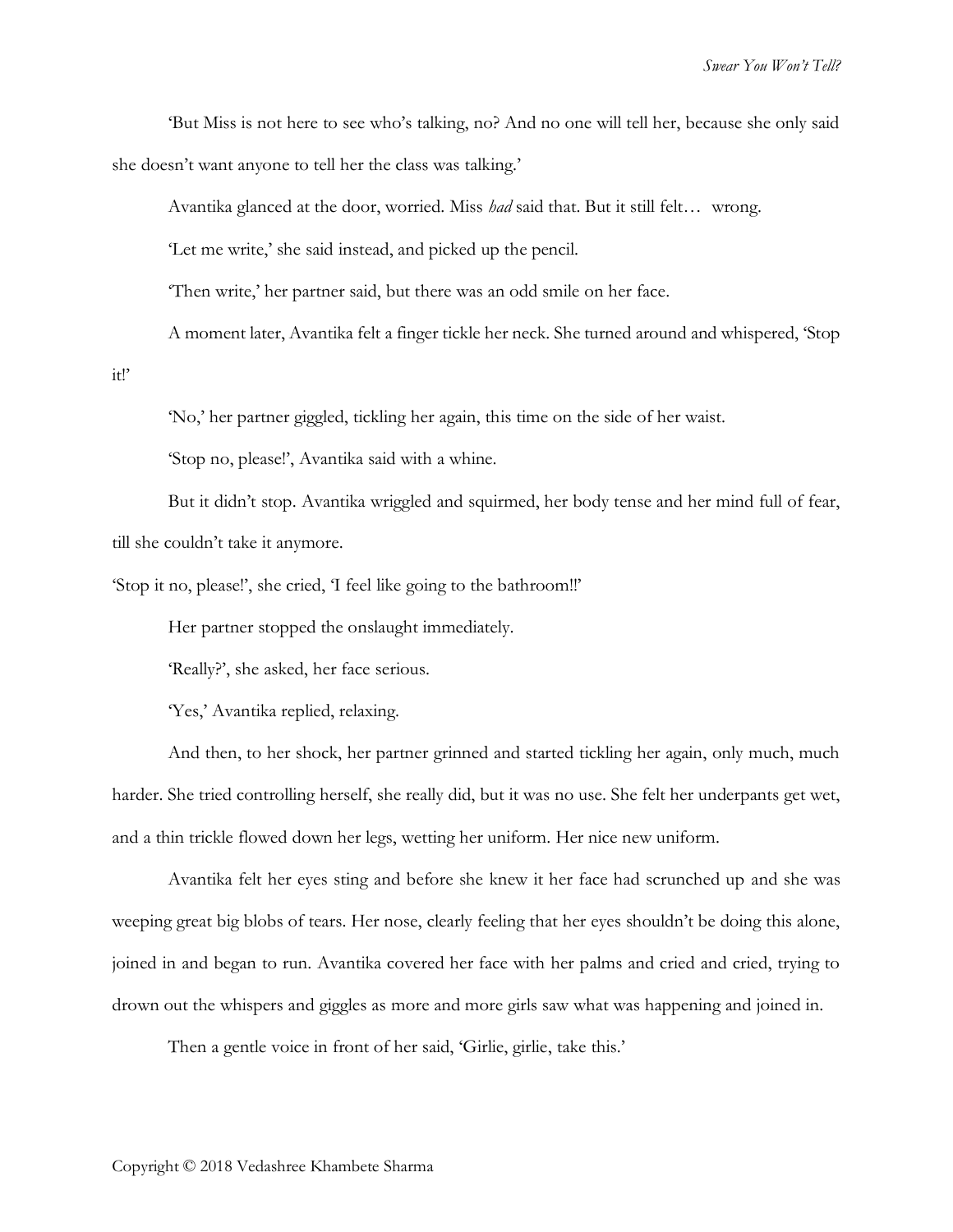Avantika peeped from behind her hands. The girl sitting on the bench in front of her had turned around and was holding a hanky.

'Don't cry,' she said, 'If you cry, they'll tease you more.'

Avantika took the hanky. It was pink and had an L embroidered on a corner, with a pattern

of roses. It was so pretty. She didn't feel like getting it dirty. The girl seemed to understand that.

'It's okay,' she said, 'You can wash it and bring it tomorrow.'

'Thank you,' said Avantika, sniffling and wiping her face.

Then she folded the hanky and placed it carefully in her pocket.

'What's your name?' she asked the girl.

'Laxmi Swaminathan,' the girl replied.

Avantika wanted to say thank you again, but suddenly, the whispers and giggles died down.

There was what Miss Francis often called 'pin-drop silence'. Miss D'sa was standing at the door, a stern expression on her face.

'Why are you all making such a noise?' she asked, 'This whole class is going to be punished now.'

'Miss, miss,' a girl from the third row said, putting up her hand, 'That girlie did *susu* in class, Miss!'

The whole class giggled. Avantika felt her eyes sting again, but she remembered what Laxmi had said, and she didn't cry.

Miss D'sa looked shocked.

'Who?' she asked, her threats of punishment forgotten, 'Who has gone to the bathroom in the class?'

Miserably, Avantika raised her hand.

'Very bad, Avantika, why didn't you go to the bathroom to . . . go to the bathroom?'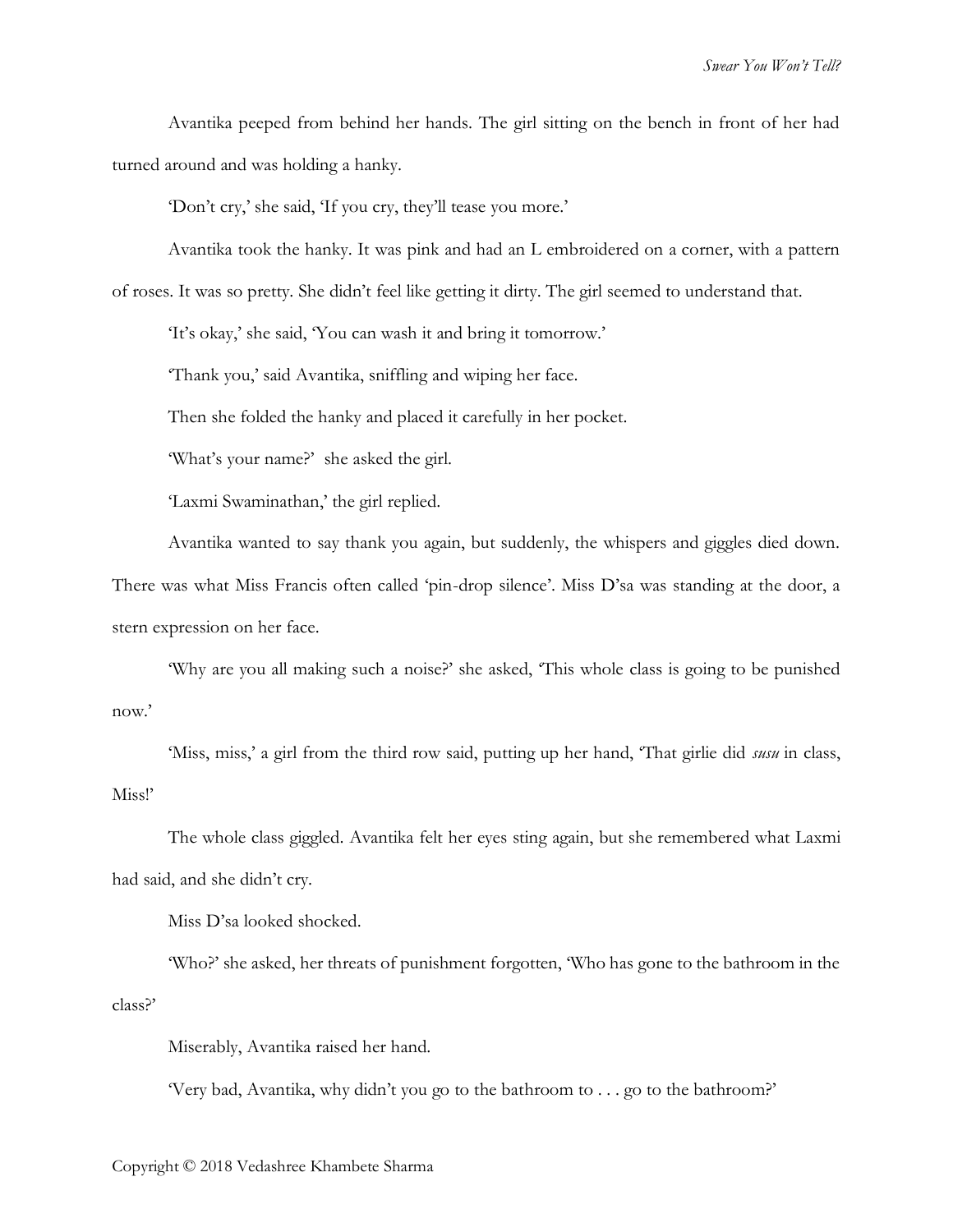Avantika stood up, shaking.

'M . . . miss, you weren't h . . . here  $m \dots M$ iss  $\dots$  how  $\dots$  to—?'

Miss D'Sa looked confused. She took a deep breath.

'Come with me,' she said.

Avantika followed wretchedly, the back of her wet pinafore clinging to her thighs. She could feel the eyes of the whole class on her, as Miss D'Sa led her out of the classroom. She had no idea where she was being taken. What if she got punished? What if they told her to not come from tomorrow? She liked school, she didn't want to stay at home. And what if Miss D'Sa took her to Miss Francis and Miss Francis gave her a note in her diary? Mitali was getting notes all the time and one day Miss Francis had even called her parents to school! What if Aai and Baba were called to school to meet Miss Francis? Her eyes filled up again and she wiped them away with the back of her hand.

But Miss D'sa didn't take her to Miss Francis' room, which was on the second floor. Instead, she took her to the first floor, to the staff room. Avantika had never been inside the staff room before. It had big windows and tables and chairs and dark grey steel cupboards. When Avantika entered with Miss D'Sa, two other teachers were sitting at one of the tables. One teacher, whom she didn't know, was correcting notebooks with a red pen. The other teacher was Mrs Cama, her craft teacher. Avantika liked her. She had a soft voice and always smiled in class.

As Miss D'Sa came in with Avantika, Mrs Cama looked up from the magazine she was reading. She saw the patch on Avantika's pinafore and smiled.

'Spilled water on your uniform, dear?' she asked.

'No Miss . . . I . . . I did—'

'She went to the bathroom in class,' Miss D'Sa said briskly, opening one of the steel cupboards and taking out a neatly folded spare uniform and clean white cotton bloomers.

'It's alright, dear,' Mrs Cama said in her soft voice, 'It happens.'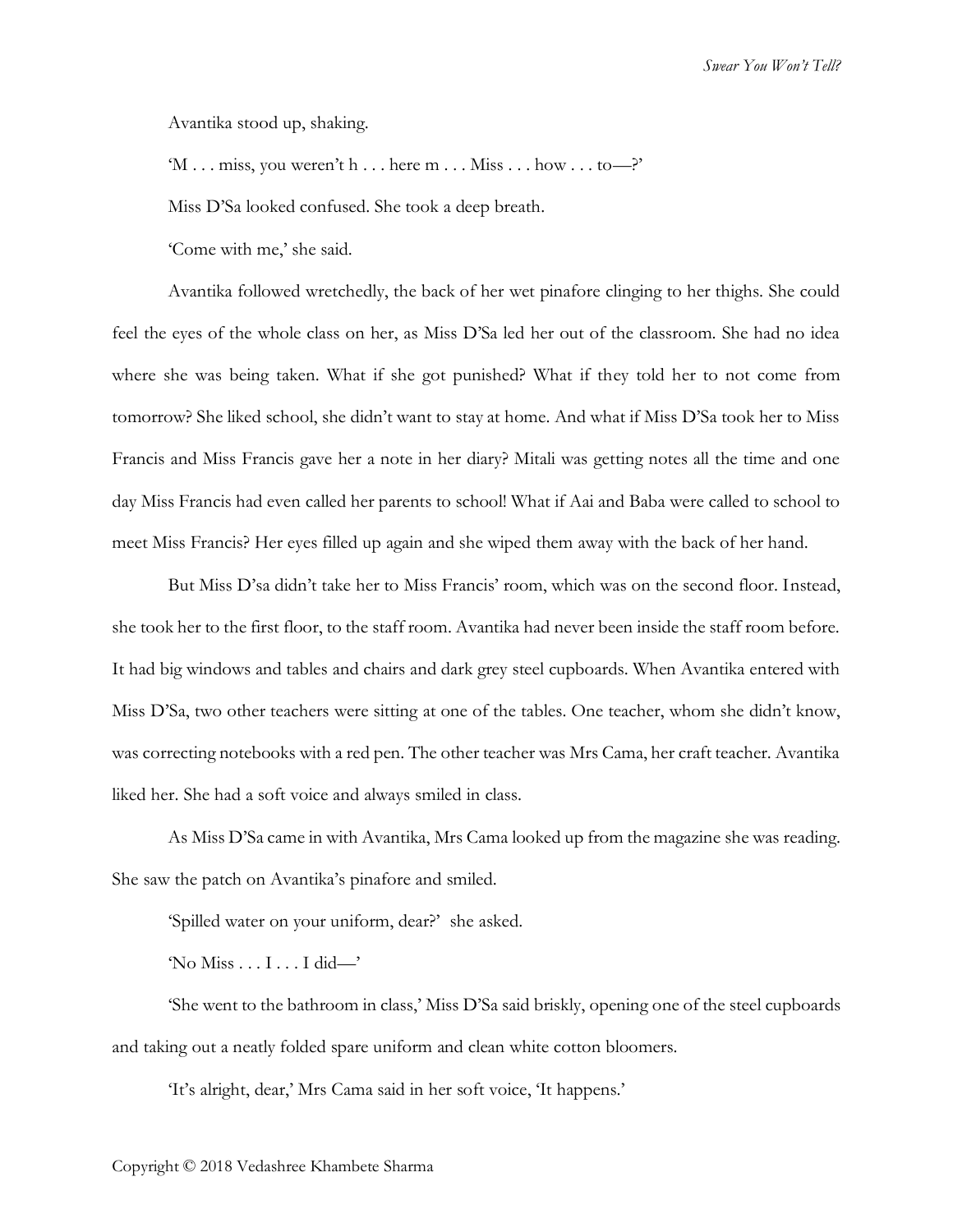Avantika cheered up a little at that and felt just a little less nervous, as she went with Miss D'Sa to the toilet to change.

She was back in class, twenty minutes later, her uniform, underwear and eyes, all dry. Her bench, on the other hand, was still wet. She raised her hand.

'Miss, bench is wet, Miss.'

Miss D'Sa, who seemed to want this period to end almost as badly as Avantika did, gave her a tight smile.

'Then sit next to Laxmi, till peon-*dada* cleans up.'

For the first time in the past half hour, Avantika felt like smiling. She picked up her schoolbag and went and sat next to Laxmi, who promptly shifted along the bench and made place for her. But she didn't have time to feel happy for too long. The period was almost over. Once the bell rang for the next class, Miss D'Sa would rub off the blackboard. Sitting down, Avantika hurriedly started copying the sentences on the board in and managed to copy them all before the bell rang.

As Miss D'Sa left the class, her old partner nudged her in the ribs and began singing, '*Susu* girl, *susu* girl!'

Avantika turned around angrily.

'I only did it because you tickled me! Say sorry!'

'No,' said the girl, and made a face.

'Say sorry! You're supposed to say sorry when you do a bad thing!'

'No! I won't!'

Avantika clenched her fists. She had never felt so angry before. When you did something wrong, you were supposed to say sorry! And this girl was not saying sorry! And there was *nothing* she could do about it! She felt her eyes sting again, but this time out of sheer rage. She felt like hitting someone. No, she felt like hitting a very specific someone.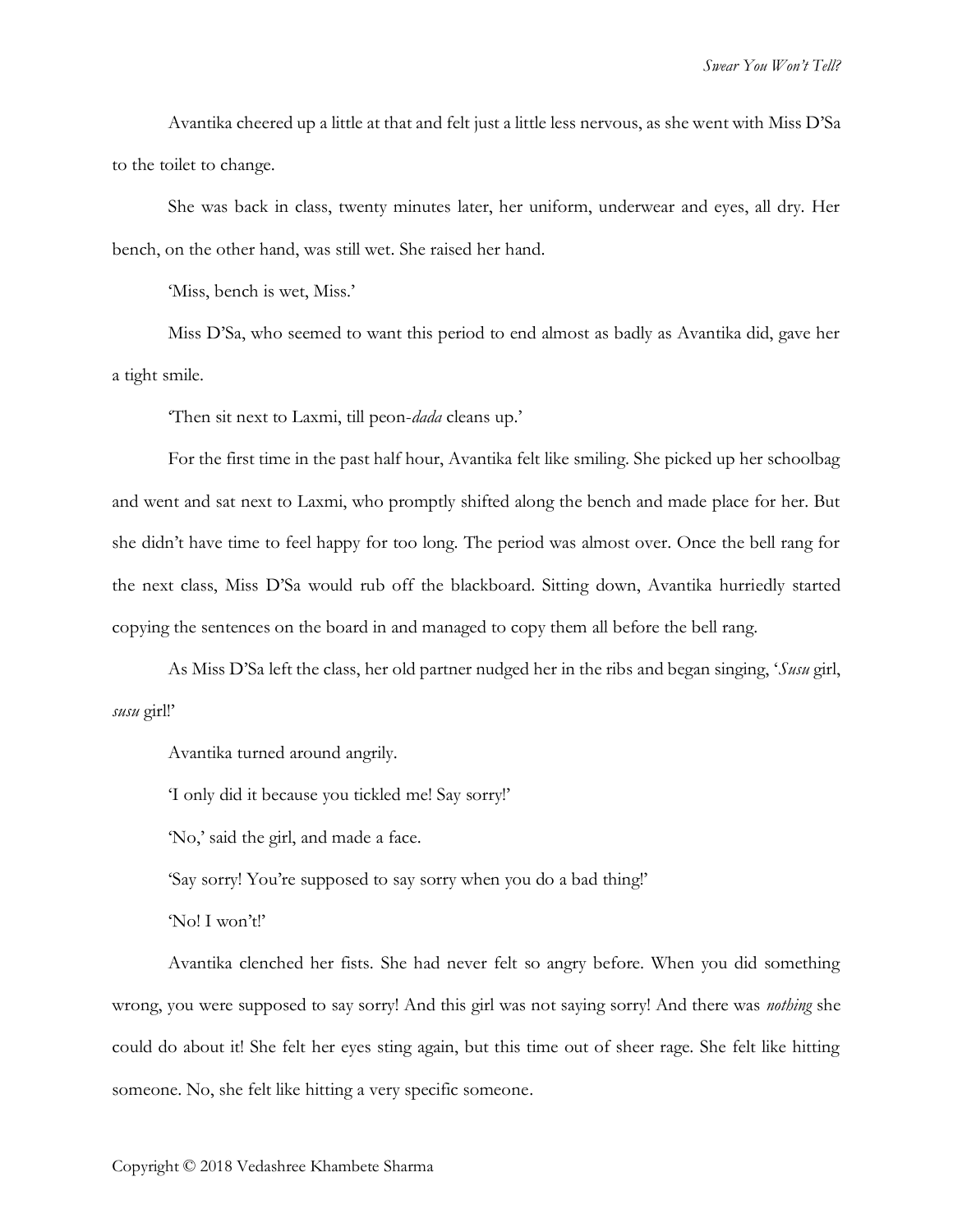*Swear You Won't Tell?*

Just then, Laxmi spoke up.

'Just say sorry,' she told the girl calmly, 'Or I'll tell your name to Miss, okay?'

The girl glared at Laxmi as if she was a strange new kind of beetle.

'I'm not doing anything to you, no? Then why you will tell her my name?' she asked.

'Because you're not being nice,' said Laxmi. 'Just say sorry, okay?'

The girl glared at them both, her eyes filled with loathing.

'Sorry,' she said through clenched teeth.

Avantika's fists slowly unclenched and she breathed out. She knew what she was supposed to say next. She was supposed to say 'it's okay'. She was supposed to forgive. Good people always forgave others, even if they weren't nice to them. Miss Francis had said that day in assembly. God loves those who forgive, she had said. But Avantika was still angry. So she said the worst thing she could think of, something she had never said to anybody else ever, ever.

'You're a bad girl, Aisha. I hate you.'

◼ ◼ ◼